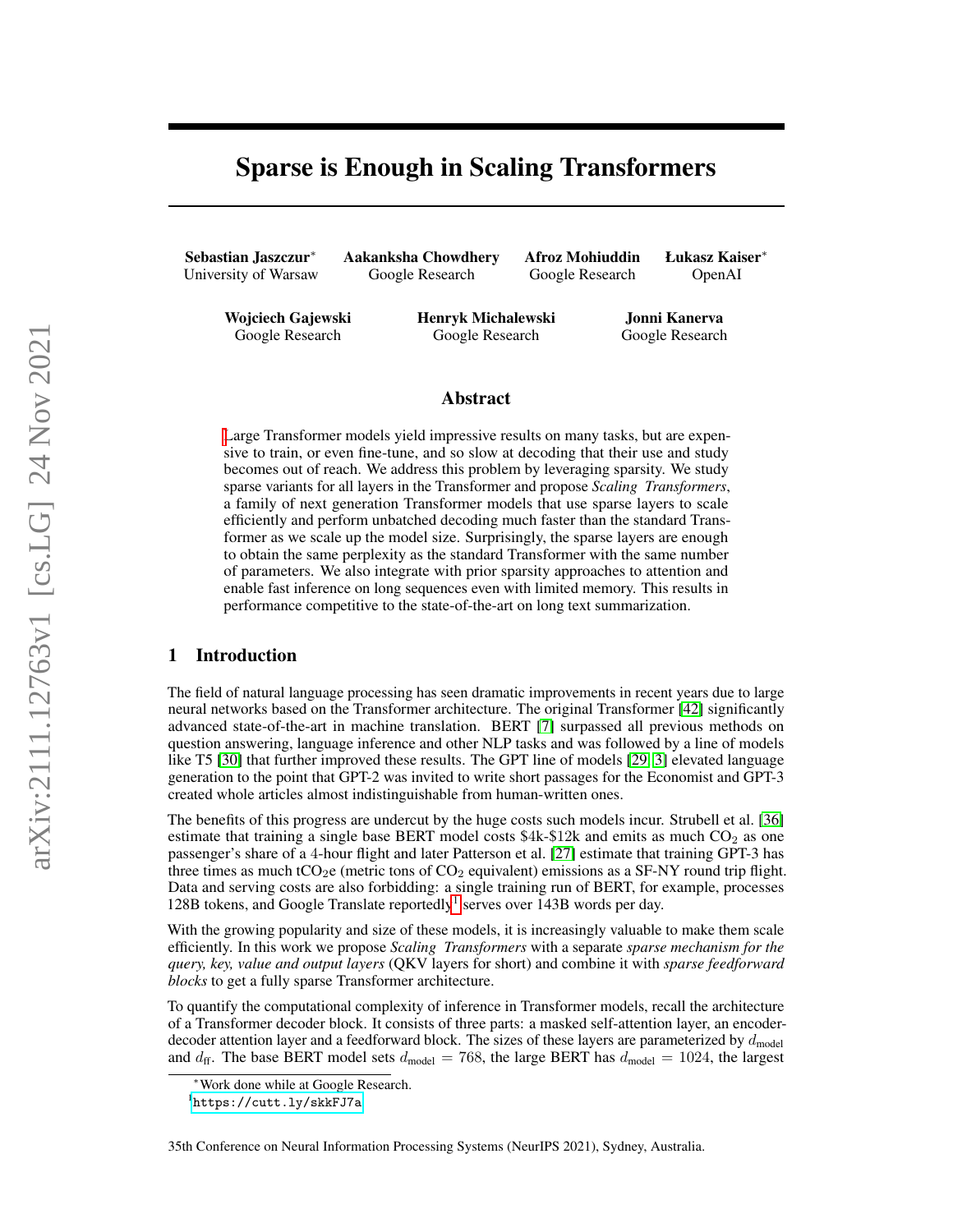<span id="page-1-0"></span>

|                  | Params | Dec. time | Dec. time         |
|------------------|--------|-----------|-------------------|
|                  |        |           | per block         |
| baseline Transf. | 800M   | 0.160s    | 5.9 <sub>ms</sub> |
| + Sparse FF      |        | 0.093s    | 3.1 <sub>ms</sub> |
| + Sparse QKV     |        | 0.152s    | 6.2ms             |
| + Sparse FF+QKV  |        | 0.061s    | 1.9 <sub>ms</sub> |
| Speedup          |        | 2.62x     | 3.05x             |
| baseline Transf. | 17B    | 3.690s    | 0.581s            |
| $+$ Sparse FF    |        | 1.595s    | 0.259s            |
| +Sparse QKV      |        | 3.154s    | 0.554s            |
| +Sparse FF+QKV   |        | 0.183s    | 0.014s            |
| Speedup          |        | 20.0x     | 42.5x             |

Avg of baselines 1.700 Sparse FF  $N=64$ 1.675 Sparse FF, N=128 xity 1.650 .<br>Sparse QKV, mult-conv Sparse OKV mult log-perple 1.625 Sparse FF+QKV 1.600 1.575 1.550 1.525 400000 420000 460000 480000 500000 440000 Number of steps

*Table 1: Decoding speed (in seconds) of a single token. For Transformer model (equivalent to T5 large with approximately 800M parameters), Scaling Transformers with proposed sparsity mechanisms (FF+QKV) achieve up to 2x speedup in decoding compared to baseline dense model and 20x speedup for 17B param model.*

*Figure 1: Log-perplexity of Scaling Transformers (equivalent to T5 large with approximately 800M parameters) on C4 dataset with proposed sparsity mechanisms (FF, QKV, FF+QKV) is similar to baseline dense model. Other models used in this paper are shown in grey lines; raw data is available in the appendix.*

GPT-2 has  $d_{\text{model}} = 1600$  and GPT-3 reaches  $d_{\text{model}} = 12288$ . For both BERT and GPT models the authors use  $d_{\text{ff}} = 4 d_{\text{model}}$ . While decoding a token, the self-attention layer needs to activate four matrices of size  $d_{\text{model}} \times d_{\text{model}}$ : one each for the queries, keys and values input to the attention and one for merging the output. In the encoder-decoder attention, the keys and values may already be cached, so only two matrices of size  $d_{\text{model}} \times d_{\text{model}}$  are activated. The feedforward block consists of two matrices of size  $d_{\text{model}} \times d_{\text{ff}}$ , omitting small additional contribution of biases. The total adds up to:  $4 d_{\text{model}}^2 + 2 d_{\text{model}}^2 + 2 d_{\text{model}} d_{\text{ff}}$ . This sum describes both the number of trainable weights of a single block and approximates well the number of floating-point operations needed for decoding a single token, except for the attention operations (discussed later). The complexity is quadratic in  $d_{\text{model}}$ ; for example, as  $d_{\text{model}}$  increases 16-fold from base BERT to GPT-3, the complexity of a single block grows 256-fold.

In comparison *Scaling Transformers* use only  $2d_{\text{model}}\sqrt{d_{\text{model}}} = 2d_{\text{model}}^{1.5}$  parameters in QKV layers and yield results as good as the baseline (fully dense) Transformer with the same number of parameters and complexity:  $8 d_{\text{model}}^{1.5} + 4 d_{\text{model}}^{1.5} + 4 d_{\text{model}}^{1.5}$ . We were surprised that the fully sparse *Scaling Transformers* are indeed enough to match the results of the baseline Transformer on the large C4 dataset [\[30\]](#page-11-1) (Figure [1\)](#page-1-0). The improvement in complexity holds not just asymptotically but yields over 2.6x speedup in wall-clock hed decoding time already for a model with 800M parameters and 20x improvement for a model with 17B parameters, as shown in Table [1.](#page-1-0)

To verify that Scaling Transformers can be used with other Transformer improvements on real tasks, we create *Terraformer* – a Transformer model that uses reversible layers for memory efficiency and sparse attention to handle long sequences. We pre-train Terraformer on the C4 dataset and fine-tune it on the challenging task of summarizing arxiv articles. Terraformer yields results competitive to the state-of-the-art BigBird-Pegasus without using the Pegasus loss in pre-training (Table [5\)](#page-8-0).

## 2 Related Work

As discussed in the previous section, large Transformer models brings significant improvements in performance, as seen in models such as GPT-3 [\[3,](#page-9-1) [17\]](#page-10-0) or T5 [\[44,](#page-12-0) [30\]](#page-11-1). Training and inference incur a high computational cost at the scale of hundreds of billions of parameters. Numerous techniques improve the efficiency of Transformer models, and Gupta and Agrawal [\[11\]](#page-10-1) divide them into several classes, including pruning, knowledge distillation, quantization, parameter sharing, efficient attention, and efficient feedforward.

**Model compression.** Model pruning [\[24,](#page-10-2) [2\]](#page-9-2) makes matrices smaller by removing unneeded weights after or during training, however, the gains in computational complexity on sparse matrices often do

<sup>&</sup>lt;sup>2</sup>The 800M model has 24 layers of Encoder & Decoder,  $d_{\text{model}} = 1024$ , 16 attn heads, attention-sparsity = 16, ff-sparsity = 64. We scale up this model to approximately 17B parameters with  $d_{\text{model}} = 9216$  and get up to 20x speedup in decoding compared to baseline dense model. This 17B param model has six layers of Encoder & Decoder, 96 attn heads, attention-sparsity =  $64$ , ff-sparsity =  $256$ .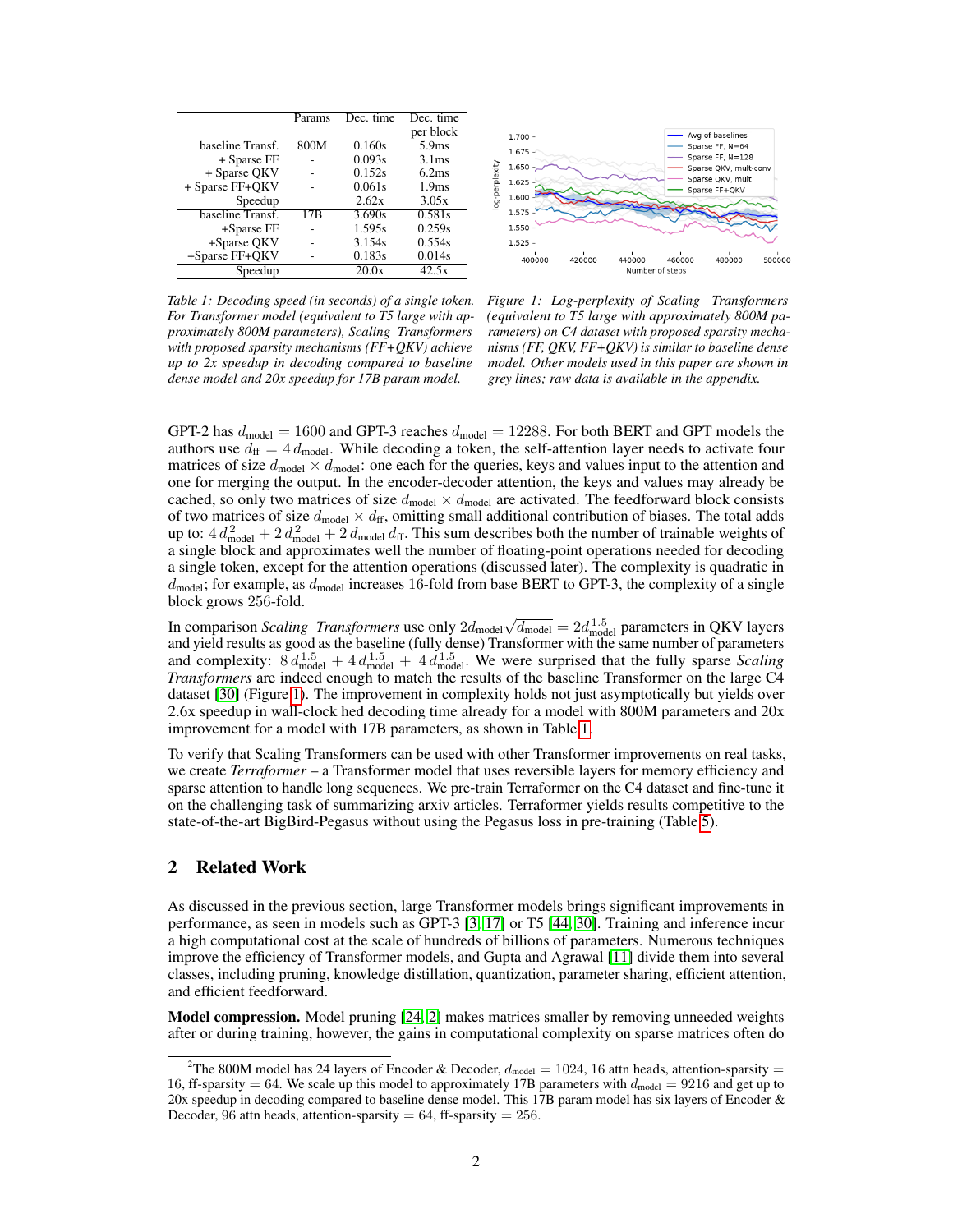not result in inference speedups on actual hardware [\[9\]](#page-9-3). Structured pruning based approaches [\[47,](#page-12-1) [22,](#page-10-3) [43\]](#page-11-5) account for this challenge by leveraging sparsity in hardware in CPU and GPU architectures [\[1\]](#page-9-4). Our paper is different from pruning approaches in that it relies on dynamic sparsity wherein the feedforward layer loads only a subset of weights in the layer for each token. Our approach is complementary to model quantization studies [\[35,](#page-11-6) [38,](#page-11-7) [28\]](#page-11-8) that use fewer bits for the weights.

Model distillation. Several natural language models used for mobile inference [\[13,](#page-10-4) [39\]](#page-11-9) rely on distillation [\[32\]](#page-11-10) to speed up inference from the pretrained large models. For example, [\[18\]](#page-10-5) pretrains a large model and uses knowledge distillation along with pruning to get more than 10x faster inference. Instead of distilling a large model, our approach speeds up inference by reducing the number of weights loaded in memory from the model.

Sparse attention. Sparse attention-based approaches have made the attention layer more efficient, especially for long sequences, by incorporating additional combinatorial mechanisms, as in [\[40\]](#page-11-11), or selecting a subset of tokens this layer attends to [\[31,](#page-11-12) [5,](#page-9-5) [19,](#page-10-6) [37,](#page-11-13) [15,](#page-10-7) [4\]](#page-9-6) or other approaches [\[12\]](#page-10-8). Our work is complementary to these approaches for sparse attention and reuses the advances on SOTA therein. Inference speedups in the attention layers also use bottleneck layers [\[39\]](#page-11-9) or grouped convolutions [\[13\]](#page-10-4). Our work extends beyond the idea of grouped convolutions approach because each attention head is limited to using only a fixed part of the embedding while our work is able to permute the embeddings to improve model quality; see Section [3.2](#page-4-0) for details.

Tensor Decomposition. The approaches discussed above significantly improve Transformer speed and handling of long sequences, however none of them addresses the fundamental scaling issue: even if we distill into a smaller model, quantize it and prune a percentage of the weights, the complexity still grows quadratically with  $d_{\text{model}}$ . The final approach, which does attack this scaling issue, is called *tensor decompositions* in [\[11\]](#page-10-1). Unluckily, as the authors there note, the approach is most effective in dealing with large input and output embedding matrices and tends to produce lower performance than unstructured models if used inside the decoder block.

Sparse feedforward. Mixture of experts approaches have been shown to achieve computational efficiency in training [\[33,](#page-11-14) [21,](#page-10-9) [34\]](#page-11-15), scaling up to a trillion parameters [\[8\]](#page-9-7). The key idea is to partition the  $d_{\rm ff}$ -sized dimension into parts (called experts) and retrieve only one part per token, which reduces the complexity of the feedforward block from  $2d_{\text{model}}d_{\text{ff}}$  to  $2d_{\text{model}}d_{\text{ff}}/n_{\text{expert}}$ . These speedups are mostly measured in training speed, and the method focuses on feedforward blocks. In contrast to prior methods, we train a full weight matrix and then only activate specific parts of it for each input token during decoding; see Section [3.1.](#page-2-0)

# 3 Sparse is Enough

We study how to sparsify every part of the Transformer model—otherwise the non-sparse parts dominate decoding time and become a bottleneck. This means we need sparse equivalents for the feedforward blocks, for the dense Q, K, V and output layers in attention, and for the final dense layer before the softmax and loss.

# <span id="page-2-0"></span>3.1 Sparse Feedforward Layer

In a baseline Transformer, decoding speed is dominated by the execution cost of the feedforward block. Recall that this block consists of two fully-connected (dense) layers with a ReLU nonlinearity in between. The dimensionality of activation vectors between these 2 layers is usually denoted by  $d_{\rm ff}$ and is often 4 or 8 times larger than the dimensionality of the activations in other places  $(d_{\text{model}})$ .

We make use of the structure of the feedforward block to sparsify it. One main observation is that the ReLU in the middle creates a lot of zeros<sup>[2](#page-2-1)</sup>. We impose a fixed structure on this middle activation vector: only one float in every block of  $N$  will be allowed to be non-zero. Prior techniques prune weights or blocks from weight matrices and can be referred to as static sparsity. Our proposed technique will train a full weight matrix but only activate specific parts of it for each input token during decoding. We call this dynamic sparsity, because the model dynamically selects only a fraction of its parameters, and the selection is independent for each token.

<span id="page-2-1"></span> ${}^{2}$ GeLU is another non-linearity often used in the Transformer feedforward block. Table 1 in [\[26\]](#page-10-10) shows the same final loss for ReLU and GeLU on the C4 dataset, though, so in this work for simplicity, we focus on ReLU.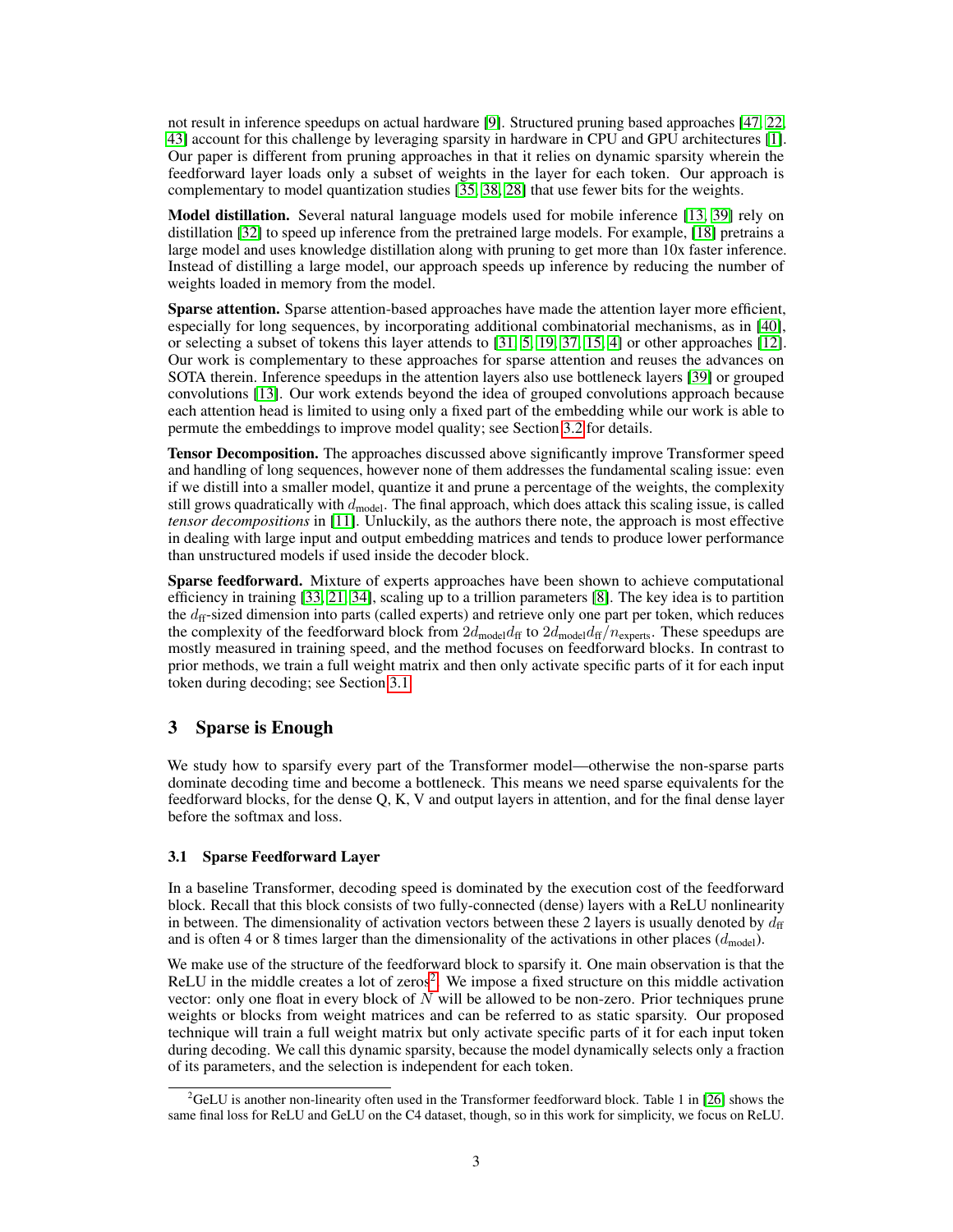<span id="page-3-0"></span>

*Figure 2: (a) Sparse Feedforward Layer only activates 1 in N rows/columns of each block to reduce the decoding time. Here only two rows/colums in blocks of size 4 are loaded while the weights in dark red are not loaded from memory during inference. (b) Sparse Feedforward Controller with the output of 2 blocks of size 4 (1 in 4 sparsity).*

We train a controller to determine which activation in each block can be non-zero; the rest will be set to zero. This can be represented as

$$
Y_{\text{sparse}} = \max(0, xW_1 + b_1) \odot \text{Controller}(x)
$$

$$
\text{SparseFFN}(x) = Y_{\text{sparse}}W_2 + b_2
$$

where  $\odot$  is element-wise multiplication. Note that each activation in  $Y_{\text{sparse}}$  corresponds to a single column in  $W_1$  and a single row in  $W_2$ . Therefore, if we compute Controller(x) output first, we don't have to use any columns in  $W_1$  or any rows in  $W_2$  that correspond to an activation set to zero by the controller. This allows for much faster decoding, as we have to process only 1 in N columns in  $W_1$ and rows in  $W_2$  (see Figure [2\(](#page-3-0)a)).

To design the controller to be computationally inexpensive, we project the input using a low-rank bottleneck dense layer. Figure [2\(](#page-3-0)b) illustrates the controller which produces the output as follows

$$
Controller(x) = arg max(Reshape(xC1C2, (-1, N)))
$$

where  $C_1 \in \mathbb{R}^{d_{\text{model}} \times d_{\text{lowrank}}}$  and  $C_2 \in \mathbb{R}^{d_{\text{lowrank}} \times d_{\text{ff}}}$ , with  $d_{\text{lowrank}}$  usually set to  $(d_{\text{model}}/N)$ .

During inference the controller uses a discrete argmax function, but during training the model uses a softmax to calculate and sample from a distribution. The model learns to select which row/column will be non-zero using the Gumbel-Softmax trick for discretization. To determine the active row/column in each block, we reparameterize sampling from a Bernoulli distribution by using the Gumbel-Softmax trick [\[25\]](#page-10-11). Instead of using the logits in each block to directly sample a binary value, we add independent noise from the Gumbel distribution to each of the logits, and then select the binary value with the highest logit (i.e., argmax) as the sample z. The argmax operation is not differentiable, but it can be approximated by a softmax with annealing temperature. Therefore, on the forward pass, we use the argmax to obtain a binary one-hot vector for each block, while on the backward pass, we approximate it with softmax. This approach is known as the Straight-Through Gumbel-Softmax estimator [\[14\]](#page-10-12).

Ablations. We investigate the impact of sparse FF on the model equivalent to T5-large with varying levels of sparsity, with  $d_{\text{model}} = 1024$ ,  $d_{\text{ff}} = 4096$ , and 16 attention heads. When we set the sparsity level to N (for e.g.  $N = 64$ ) then every block of size N has one non-zero value activated for inference. During training, the controller uses the bottleneck layer with  $d_{\text{lowrank}} = 64$  and temperature of Gumbel softmax estimator set to 0.1. To improve training stability, the controller in the forward pass will use the output of argmax that is a binary one-hot vector for each block with a probability of 30% and otherwise it uses the output of softmax. Table [2](#page-4-1) and Figure [3](#page-4-1) show the perplexity and the decoding time of this model with varying levels of sparsity in feedforward layer. As the level of sparsity increases from 0 to 128, we observe a significant decrease in the decoding time, while the neg-log-perplexity of the model with  $N = 64$  sparsity is comparable to the baseline.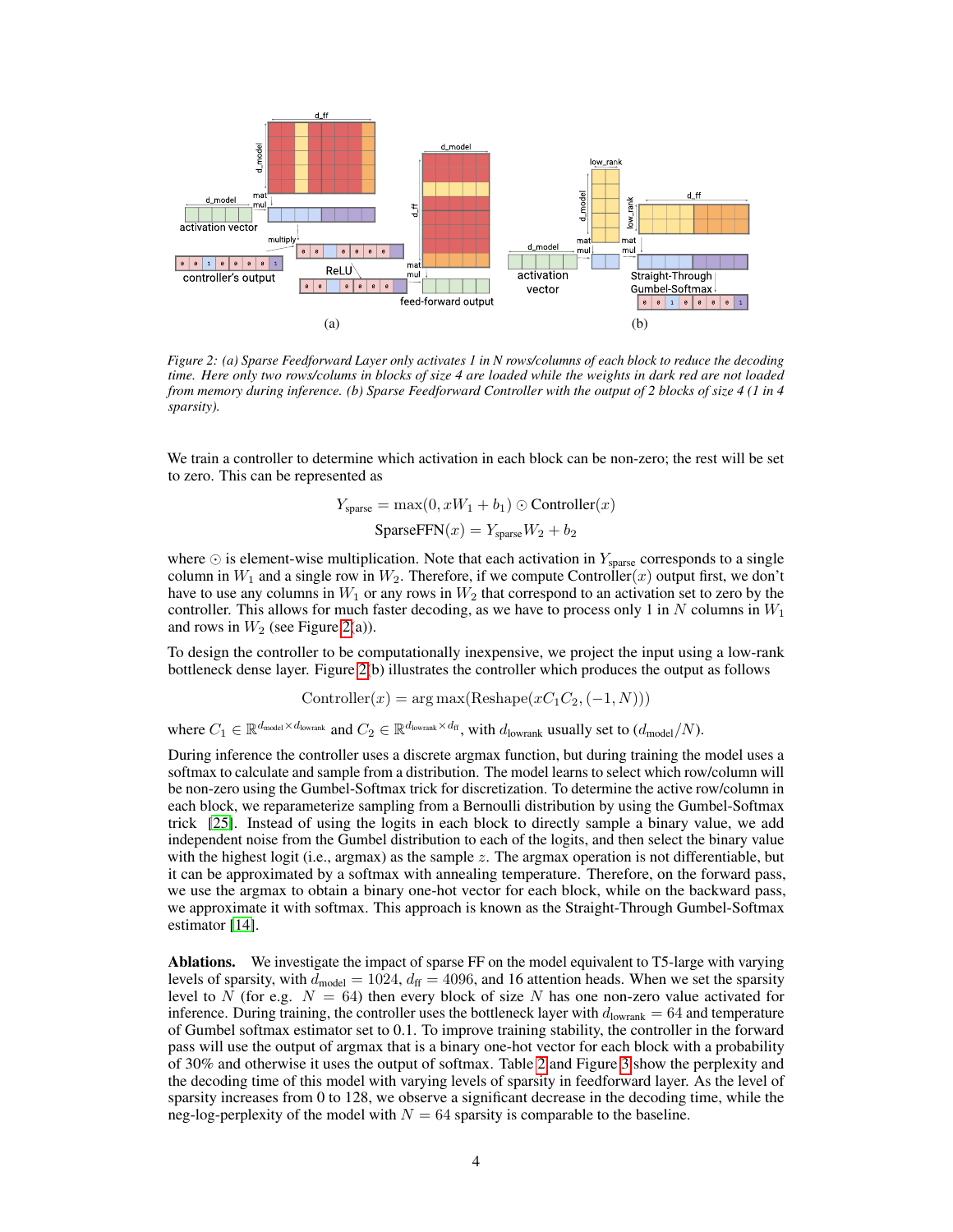<span id="page-4-1"></span>

*Table 2: Decoding time of a singe token decreases with increasing level of sparsity in the FF layer.*

*Figure 3: Log-perplexity of Scaling Transformers with Sparse Feedforward layer is very similar to dense baseline for sparsity level*  $N = 64$  *but degrades slightly for N=128.*

We also checked the performance of the feedforward block with Mixture-of-Experts [\[33\]](#page-11-14) style sparsity. As expected, this technique achieved decoding time comparable to sparse  $FF - 0.11$  s instead of 0.09s – but with its lack of granularity it achieved log-perplexity of 1.64, worse than both our method and the dense baseline.

## <span id="page-4-0"></span>3.2 Sparse QKV Layer

The decoding speed for a model with sparse feedforward blocks is dominated next by the query, key, value and output computation—the dense layers in attention, which we jointly call a QKV layer. Each of these dense layers has  $d_{\text{model}}^2$  parameters and computation cost. Unfortunately, QKV layers don't have ReLUs, so the method used above to sparsify feedforward blocks is not viable here.

To make QKV layers sparse, we subdivide the dimensionality of the layer,  $d_{\text{model}}$ , into S modules of size  $M = d_{\text{model}}/S$ , similar to splitting an activation vector into multiple heads. These modules can be processed with a convolutional layer with fewer weights and faster computation. However, with naïve design each module (and corresponding attention head) could access only a small part of a given token embedding. To alleviate that, we develop a multiplicative layer that can represent an arbitrary permutation and has fewer parameters and lower computation time than a dense layer. This multiplicative layer is inserted right before the convolutional layer, letting each head access any part of the embedding (see Figure [4\(](#page-5-0)a)). This solution yields well-performing models that also decode fast.

Multiplicative dense layer. Our new multiplicative dense layer can represent an arbitrary permutation and has  $d_{\text{model}}^2 / S + d_{\text{model}} S$  parameters, dependent on the sparsity hyperparameter S. It processes an input vector  $x \in \mathbb{R}^{d_{\text{model}}}$  by splitting it into S "modules" of size  $M = d_{\text{model}}/S$ . It produces output  $y \in \mathbb{R}^{S \times M}$  as follows

$$
\mathbf{y}_{s,m} = \sum_i \mathbf{x}_i D_{i,s} E_{i,m}
$$

where the two weight matrices are  $D \in \mathbb{R}^{d_{\text{model}} \times S}$ , and  $E \in \mathbb{R}^{d_{\text{model}} \times M}$  (see Figure [4\(](#page-5-0)b)). This layer executes significantly faster during inference because of the decreased number of parameters which need to be loaded from memory. Unless stated otherwise, we use  $S = 16$ .

The multiplicative layer is designed primarily to represent any permutation, so that each attention head can access information from any part of the embedding. We first verify that the multiplicative layer can indeed represent an arbitrary permutation (the proof is presented in the Appendix).

**Theorem 1.** *For any bijective function*  $f : \{1 \cdots d_{model}\} \Rightarrow \{1 \cdots S\} \times \{1 \cdots M\}$  *there exists a pair of weights of multiplicative layer D, E such that*  $x_i = y_{s,m}$  *for*  $\{s,m\} = f(i)$ *.* 

Convolutional layer. The output of the multiplicative layer is a tensor of type/shape  $\in$  $\mathbb{R}^{\text{batch} \times \text{length} \times S \times M}$ . We process this tensor with a two-dimensional convolutional layer, treating the length dimension and number of modules  $S$  like height and width of an image. This layer uses  $M$ filters and a kernel size of  $F \times F$  so that each filter looks at F modules ('S' axis) of the last F tokens ('length' axis). Replacing the standard dense layer with such a convolution reduces the parameter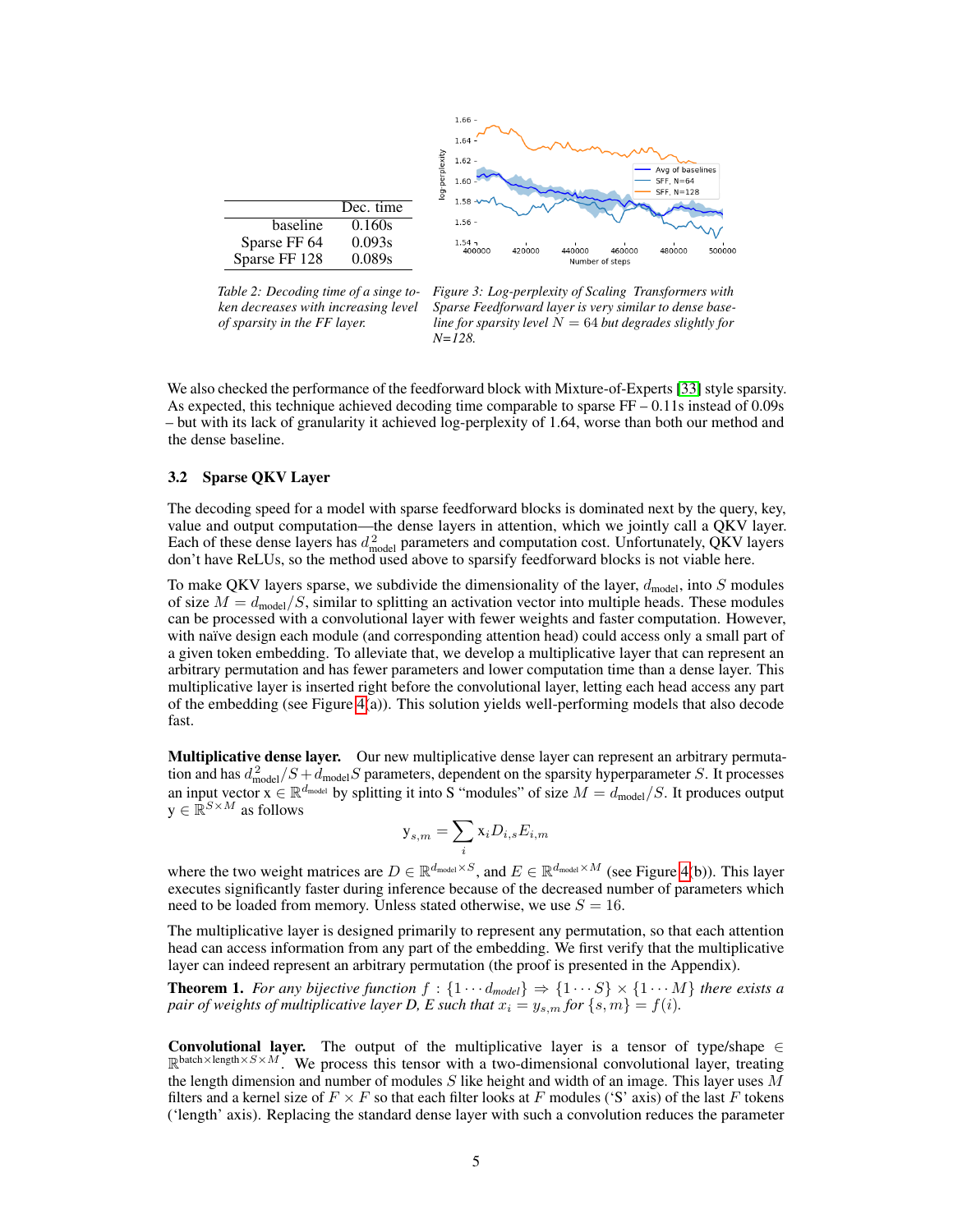<span id="page-5-0"></span>

*Figure 4: (a) Multiplicative layer can represent an arbitrary permutation, but has fewer parameters and reduced computation time compared to a dense layer. (b) Sparse QKV layer replaces Q, K, and V dense layers by composing multiplicative and convolutional layers and reducing the number of parameters and decoding time.*

count and computation time of the QKV layer. At the same time, by convolving over the 'length' axis, the model can incorporate more context into this computation [\[23\]](#page-10-13).

The output of this layer has the same shape as the input. The optimal value of S is less than  $\sqrt{d_{\text{model}}}$ . Empirically we set F to 3, S equal to the number of heads in the attention mechanism and M to be the dimensionality of a single attention head. In this case, we can feed the output of the convolution directly to the attention mechanism without reshaping the output. This convolutional layer has fewer parameters  $(9M^2 + M = F^2(d_{\text{model}}/S)^2 + (\tilde{d}_{\text{model}}/S))$ , and lower computational complexity  $(O(d_{\text{model}}^2/S))$ . Unless stated otherwise, we use  $S = 16$  and  $F = 3$ .

Combining multiplicative and convolutional layers. There are four dense layers to replace in the original attention mechanism:  $Q, K, V$ , and output. As shown in Figure [4\(](#page-5-0)b), we replace  $Q, K$ , and V dense layers by composing multiplicative and convolutional layers, but with a multiplicative layer shared across all three:  $Q = \text{conv}_Q(\text{mult}(x)), K = \text{conv}_K(\text{mult}(x)), V = \text{conv}_V(\text{mult}(x)).$ We remove the output dense layer. Note that the combined multiplicative-convolutional variant has the output dense layer removed, while the other variants have it replaced with their respective sparse layers. Including this output layer negatively impacts decoding time. We can set the parameter  $S$  to layers. Including this output layer negatively impacts decoding time. We can set the parameter S to around  $\sqrt{d_{model}}$ , getting the number of layer parameters to scale proportionally to  $d_{model}^{1.5}$  compared to  $d_{model}^2$  of standard QKV layer.

**Interpretation of QKV layer.** Note that when parameter  $S$  in convolutional layer is equal to the number of heads in the attention mechanism, which is the case in our experiments, then each of the S modules corresponds to a single attention head. Therefore, the model uses the convolution to process each head using the same linear projection. Without the multiplicative layer this projection would operate on a predetermined part of the embedding layer for each head. However, by adding it the model can perform arbitrary permutation of dimensions, so each head can have access to arbitrary subset of embedding dimensions, not a predetermined subset of them. This fact helps with keeping the expressibility of resulting QKV layer despite the reduced number of parameters.

Ablations. We investigate the impact of sparse QKV layers on the model equivalent to T5-large in Figure [5.](#page-6-0) We increase the value of  $d_{\rm ff}$  from 4096 to 6144 to preserve the number of parameters (see the next subsection for details). The decoding time with sparse QKV layer variants is similar to the baseline because it is dominated by the dense feedforward layer (details in appendix).

Combined feedforward and QKV sparsity. Sparse QKV layers lower the total number of model parameters. To keep the model size matched to the baseline, we increase  $d_f$  to keep the number of parameters similar across all models we compare. For the T5-Large equivalent model, we increase  $d_{\rm ff}$  from 4096 to 6144. With increased  $d_{\rm ff}$ , decoding time in the feedforward layer increases and thus, Sparse QKV layers alone do not speed up the model. However, when we combine Sparse QKV layers with sparse FF layers, we get a 3.05x speedup in decoding time of each decoding block with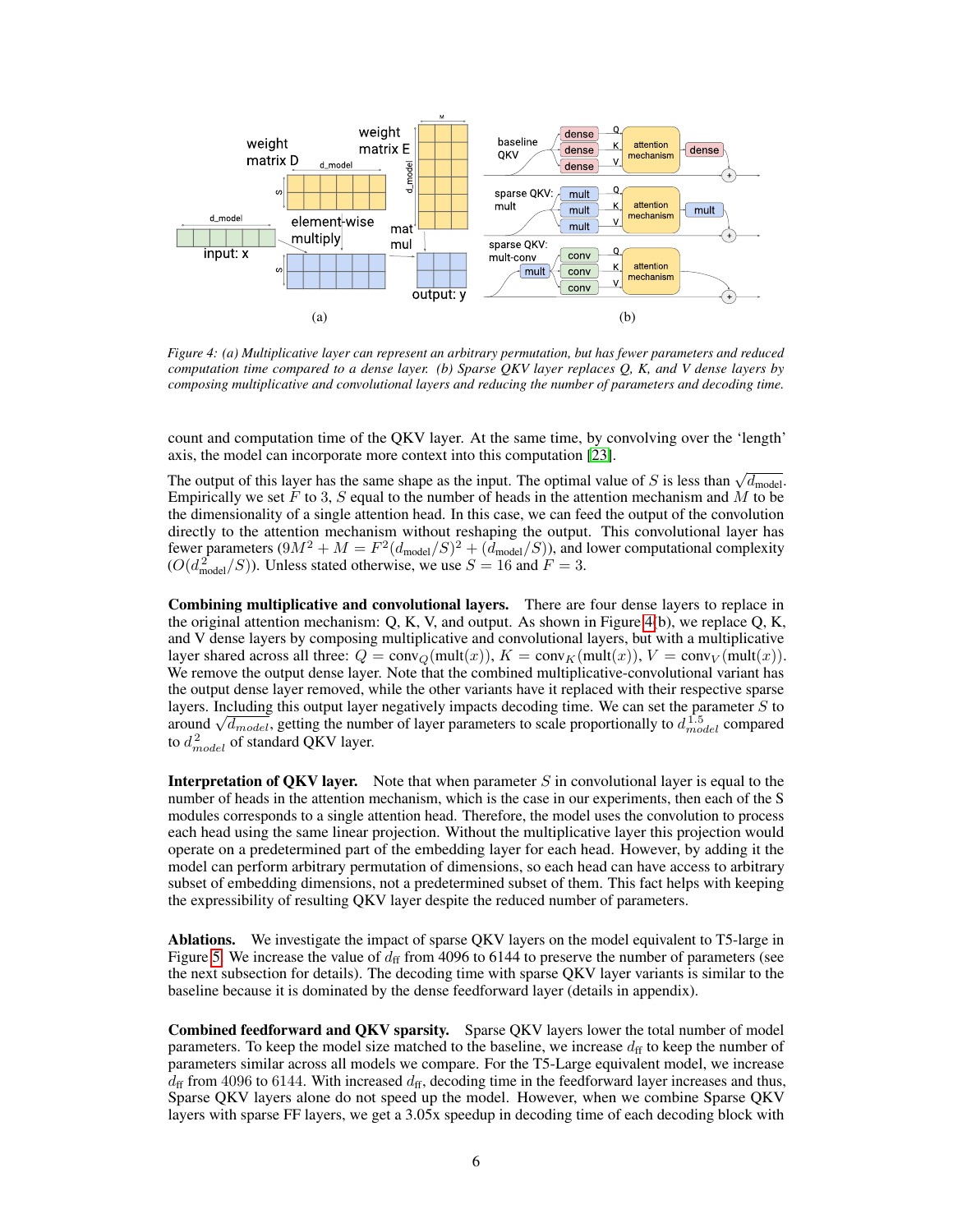<span id="page-6-0"></span>

*Figure 5: Log-perplexity of Scaling Transformers with Sparse QKV with different sparsity levels (S) and kernel sizes (F) is very similar to dense baseline within variance while multi-layer even improves perplexity.*

<span id="page-6-1"></span>

|                                     | <b>RTE</b>     | MRPC            | $SST-2$         | ONLI         | MNLI-m        | OOP          |
|-------------------------------------|----------------|-----------------|-----------------|--------------|---------------|--------------|
| Baseline Transformer (dense)        | $70.1 \pm 1.1$ | $83.6 \pm 0.72$ | $92.6 \pm 0.85$ | $88.6 + 0.5$ | $78.5 + 0.41$ | $85.2 + 0.6$ |
| Scaling Transformer (Sparse FF+QKV) | 68.4           | 81.2            | 91.6            | 90.1         | 82.9          | 89.9         |
| Terraformer (Sparse FF+OKV)         | 66.1           | 84.6            | 92.3            | 88.3         | 79.1          | 85.5         |

*Table 3: Accuracy of Scaling Transformer model and Terraformer model with sparse QKV+FF is comparable to the baseline Transformer within variance. The results are obtained by fine-tuning on selected downstream tasks from the GLUE dataset (validation split).*

comparable perplexity (see Table [1](#page-1-0) and Figure [1\)](#page-1-0). While the baseline these is a vanilla Transformer, the decoding speed is almost the same for a Reformer model as well.

Table [3](#page-6-1) shows the accuracy of fine-tuning the model for downstream tasks from the GLUE dataset. Note that the model with sparseFF+QKV achieves accuracy similar to the baseline.

#### 3.3 Sparse loss layer.

A final dense layer maps the model embedding into vocabulary size to compute the loss. We can sparsify this part of the model by replacing the dense layer with a multiplicative layer similar to previous sections; this speeds up decoding time but may degrade perplexity. The results are presented in appendix.

# 4 Sparsity for Long Sequences

The above gains from sparsifying the dense layers are encouraging, but we omitted one fundamental issue. When applied to longer sequences, the gains would effectively be lost, as the decoding time will be dominated by attention operations. Luckily, a number of methods have been proposed to solve this problem for Transformers, see [\[41\]](#page-11-16) for a survey. We focus on the LSH (Locality-Sensitive Hashing) attention from Reformer [\[19\]](#page-10-6) and show how to integrate this sparse attention mechanism, as well as recurrent blocks, into a Scaling Transformer, yielding a *Terraformer*.

#### <span id="page-6-2"></span>4.1 Architecture for Long Sequences

While integrating sparse attention layers into a Scaling Transformer, we notice that the architecture of the Transformer decoder block is suboptimal and can be redesigned to make a better use of these layers. In particular, separating decoder self-attention and encoder-decoder attention is not necessary any more from the perspective of efficiency. We therefore remove the encoder-decoder attention, but just concatenate the encoder representations before the decoder tokens. Doing this alone isn't enough though, since we took away one attention mechanism (encoder-decoder attention). We remedy this by having two attention mechanisms before the feedforward block. This simple architecture is as fast as the baseline Transformer while giving better results.

Putting this together, if  $v_{enc}$  are the encoder activations and  $v_{dec}$  are the decoder embeddings, the input to the decoder block x is their concatenation on the length axis, LengthConcat $(v_{enc}, v_{dec})$ .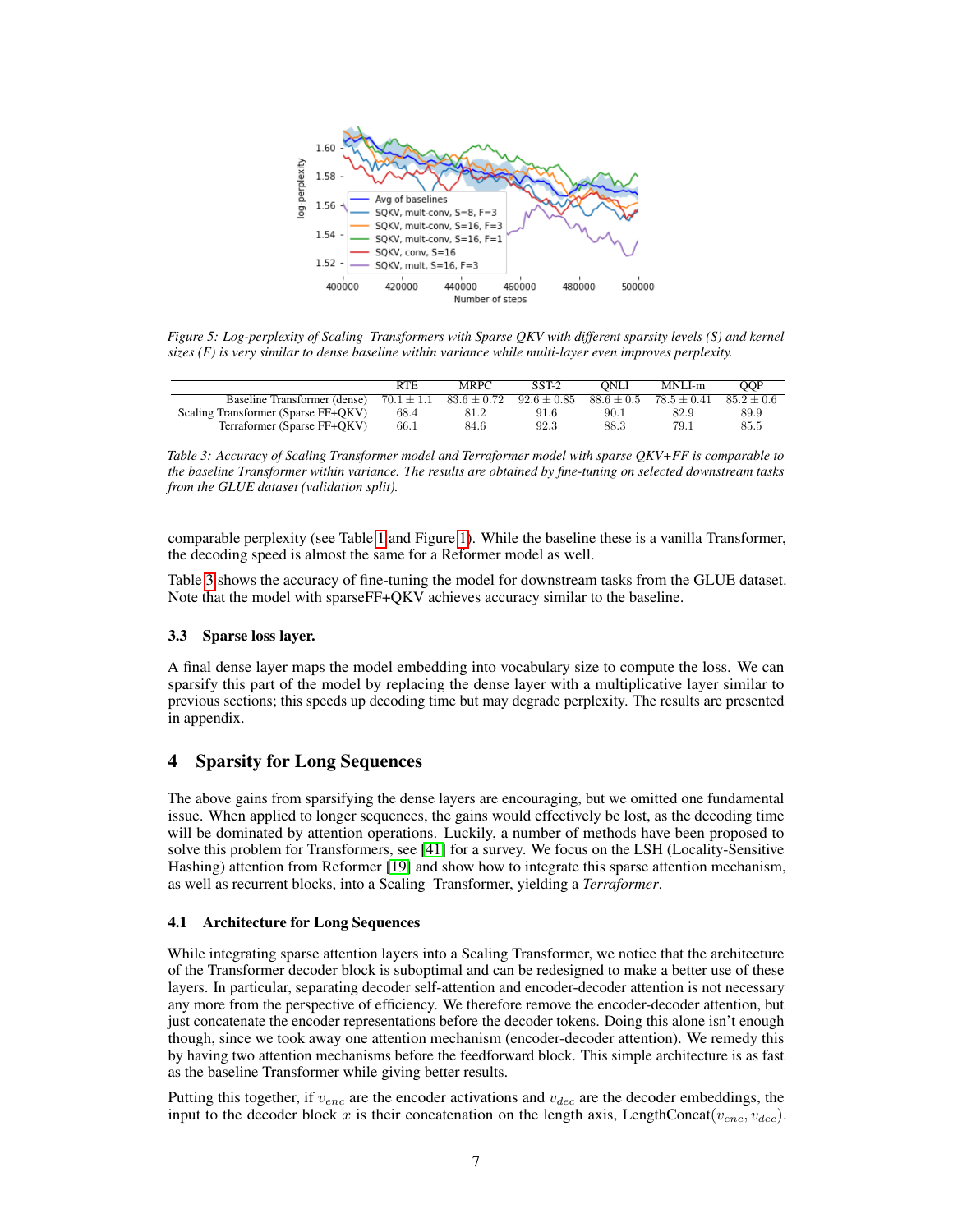<span id="page-7-0"></span>

*Figure 6: Reversible decoder block in Terraformer.*

Each decoder block can be represented as:

 $y_1 = x + \text{Dropout}(\text{Attention}(\text{LayerNorm}(x)))$  $y_2 = y_1 + \text{Dropout}(\text{Attention}(\text{LayerNorm}(y_1)))$  $y = y_2 + FFN(y_2)$ 

where  $y$  becomes the input to the next decoder layer. See the appendix for a full diagram of the resulting architecture.

#### 4.2 Reversibility for Memory Efficiency

To enable training Terraformer with large batches, and to fine-tune even large models on single machines, we apply ideas from the Reformer [\[19\]](#page-10-6), in particular, reversible layers for the encoder and decoder blocks.

The original Reformer decoder block contained feedforward and attention layers in a 1-1 ratio. In the Terraformer architecture, as described above, there are two attention layers in the decoder block, so there are three swaps in the reversible layers in the decoder block (see Figure [6\)](#page-7-0). In our experiments, this significantly improved performance.

Another issue with reversibility is that it is only formally correct for continuous functions. We find that this is not just a formal issue, but an important problem in practice. To make reversible layers train well with sparsity, we need to store the discrete decisions—i.e., the integers saying which rows to select—and use them for reversing. Recalculating these decisions on the backwards pass leads to worse results.

#### 4.3 Recurrence for Generalization

In addition to incorporating sparse attention and reversibility, we also add recurrence to the feedforward block of Terraformer. Recurrent layers allow information to propagate in time, even in a single decoder block. It is challenging though to use them without decreasing model speed, esp. in training. For that reason, we use simple recurrent units [\[20\]](#page-10-14) which parallelize well during training.

SRUs contain dense layers, so their use could negate the benefits of sparsity elsewhere. We tried a few methods to alleviate that, but it turns out that simply reducing the dimensionality of the SRUs works. So we first project from  $d_{\text{model}}$  to a small dimension (32 in our experiments), then apply the SRU, and then project back to  $d_{model}$  and add the result to the feedforward block. This low-rank recurrence is in our experiments sufficient to transfer enough information through time for the network to generalize.

Since the effects of SRUs on C4 are minimal (as the training and evaluation data are very similar), we use synthetic tasks to investigate out-of-distribution generalization. We train the models on long addition and on the task of copying a decimal digit. We train on inputs with at most 128 digits and evaluate on inputs lengths from 256 to 300, so over 2x longer. As can be seen in the table below, the baseline Transformer does not generalize well, while Terraformer manages to get a large portion correctly, even if it is not perfect like the Neural GPU [\[16\]](#page-10-15).

#### 4.4 Experiments

We designed Terraformer so that the benefits from sparsity would not be lost on long sequences, nor on downstream finetuning tasks. To test this, we chose the task of summarizing scientific papers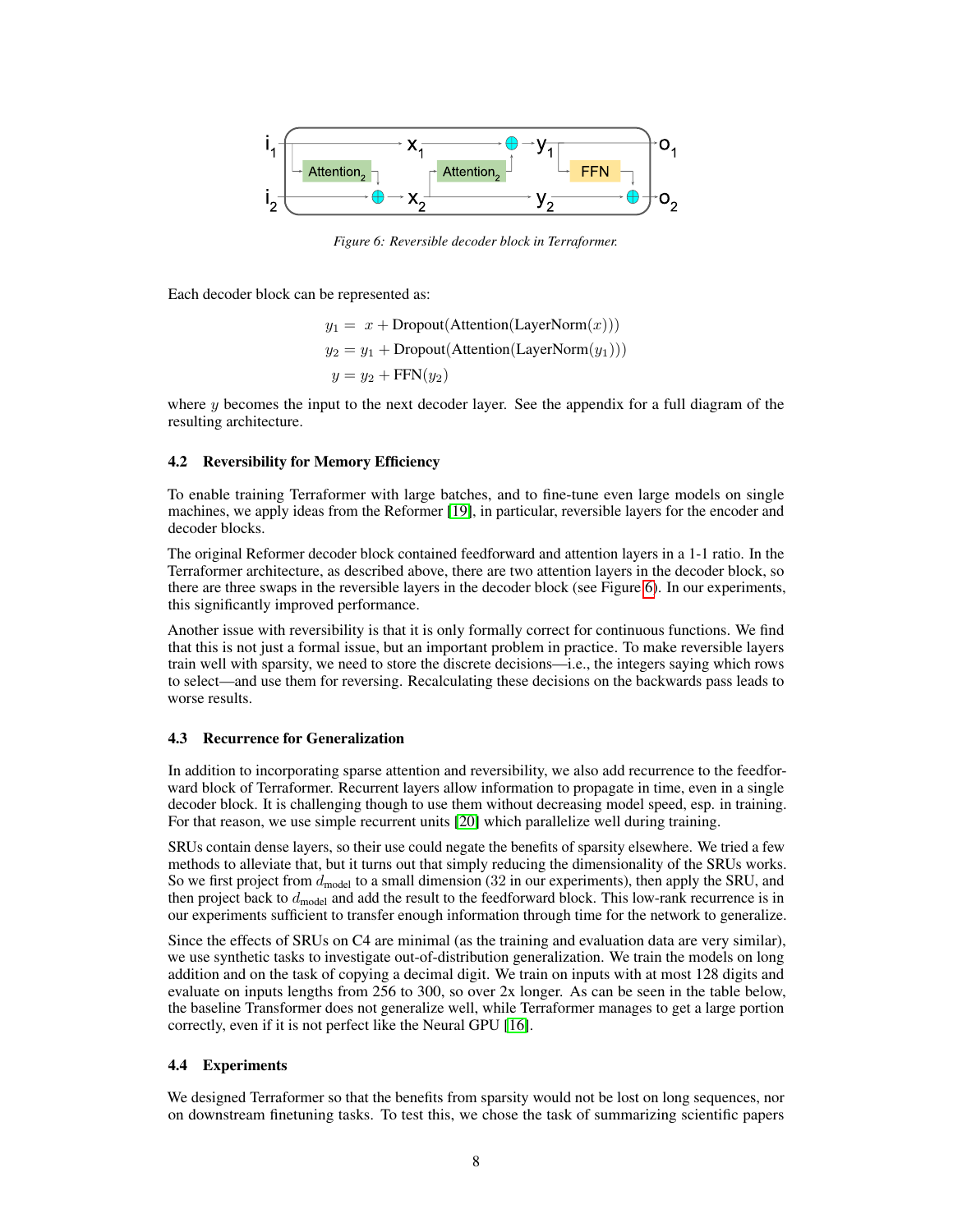| Model                  | copy | copy (seq) | add   | add (seq) |
|------------------------|------|------------|-------|-----------|
| Transformer   79.8%    |      | 0%         | 36.4% | $0\%$     |
| Terraformer   $99.9\%$ |      | 93.9%      | 86.9% | 32.4%     |

<span id="page-8-0"></span>*Table 4: Comparison of out-of-distribution generalization for Terraformer and Transformer on two toy tasks, long addition and copying on decimal numbers. Under (seq) we report the number of fully correct sequences generated as answers.*

| Model                  | $R-1$ | $R-2$ | R-LSum | R-LSent |
|------------------------|-------|-------|--------|---------|
| <b>Terraformer</b>     | 45.40 | 17.86 | 41.21  | 26.33   |
| DANCER RUM             | 42.70 | 16.54 | 38.44  |         |
| <b>BIGBIRD-RoBERTa</b> | 41.22 | 16.43 | 36.96  |         |
| Pegasus Large (C4)     | 44.21 | 16.95 | 38.83  | 25.67   |
| <b>DANCER PEGASUS</b>  | 45.01 | 17.6  | 40.56  |         |
| <b>BIGBIRD-Pegasus</b> | 46.63 | 19.02 | 41.77  |         |

*Table 5: Terraformer is competitive with strong baselines [\[46,](#page-12-2) [45,](#page-12-3) [10\]](#page-10-16) on the ArXiv summarization task, without using the Pegasus loss and without beam search. On R-1, R-2 and R-LSum, Terraformer outperforms all previous models except for BigBird-Pegasus.*

using the dataset of scientific papers from arXiv<sup>[3](#page-8-1)</sup>[\[6\]](#page-9-8). In this task, the input is a whole paper—a long sequence—and the model is asked to output its abstract. Several recent papers studied this dataset and tasks and it has been shown [\[46,](#page-12-2) [45\]](#page-12-3) that pretraining on C4 yields significant improvements on this task. We also pretrain Terraformer on C4 (like in all experiments in this paper) and fine-tuned it on the arXiv summarization task. We find that Terraformer is competitive with the above baselines, even though we mask single words (we do not use the Pegasus sentence loss) and decode the answers in a greedy way (no beam search). Note that ROUGE scores are computed using open-source scorer<sup>[4](#page-8-2)</sup> with the metrics described in its documentation<sup>[5](#page-8-3)</sup>. We also observe certain confusion between ROUGE-L metrics reported. As noted in the open-source scorer, there are two versions of ROUGEL-Sentence-Level (R-LSent) and ROUGEL-Summary-Level (R-LSum). For clarity, we report both of these metrics. Furthermore we only report the F1 measure of any ROUGE metric. We include a few examples of the generated abstracts in the appendix.

We pretrained Terraformer in the same way as all other baselines reported in this paper with the same number of parameters (800M), the same dimensions as mentioned before, and loss sparsity 4 to get the fastest model. Compared to the sparse Transformer model from the previous section that achieves a decoding speed of 0.061s, Terraformer achieves a decoding speed of 0.086s with a similar performance in terms of perplexity (see appendix for details). We also observe that the Terraformer model achieves accuracy similar to the Transformer model in Table [3](#page-6-1) for selected downstream tasks on GLUE dataset.

Table [6](#page-9-9) shows the speedup in decoding with sparse layers when we scale up Terraformer to 17B parameters. Note that sparsifying all the layers gives us 37x speedup in decoding.

# 5 Conclusion

When starting to investigate sparse variants of Transformers, we assumed that there would be a price to pay for sparsity—that a sparse model would always underperform a dense one with the same number of parameters. To our surprise, this is not the case: sparse is enough!

In our experiments with large models on the C4 dataset, the sparse models match the performance of their dense counterparts while being many times faster at inference. And, when scaling the models up, the benefits of sparsity become even larger. This promises to put Transformers back on a sustainable track and make large models more useful.

<span id="page-8-1"></span><sup>&</sup>lt;sup>3</sup>We provide full details of our datasets, hyperparameters, and everything needed to reproduce the results in the appendix. The code is open-sourced as part of Trax 1.4.0 at <https://github.com/google/trax>.

<span id="page-8-2"></span><sup>4</sup> <https://pypi.org/project/rouge-score/>

<span id="page-8-3"></span> $^5$ <https://github.com/google-research/google-research/tree/master/rouge>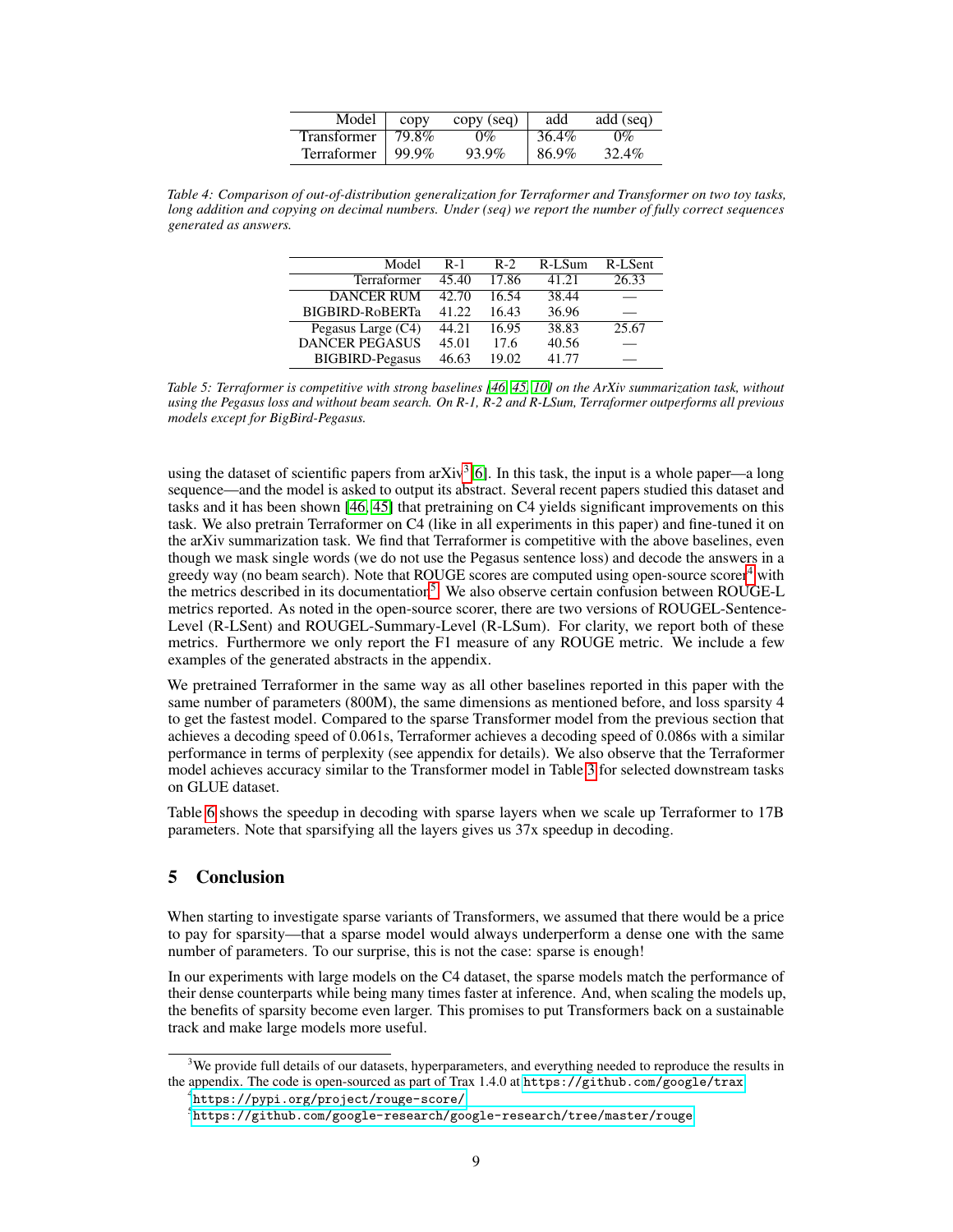<span id="page-9-9"></span>

| Terraformer       | Dec. time | Speedup |
|-------------------|-----------|---------|
| dense             | 3.651s    | 1x      |
| Sparse FF         | 1.595s    | 2.29x   |
| SparseFF+QKV      | 0.183s    | 19.98x  |
| SparseFF+QKV+loss | 0.097s    | 37.64x  |

*Table 6: Decoding speed of a single token for Terraformer with 17B parameters is 37x faster than a dense baseline model, requiring less than 100ms/token for inference. Here attention-sparsity* =  $64$ *, ff-sparsity* = 256*, and loss-sparsity* = 4*.* 

The current results have a number of limitations. For one, the practical speedups we see are only for inference, not at training time. Moreover, we consider unbatched inference on CPUs, while often inference is ran in batched mode on GPUs. We believe with more work sparsity can bring improvements in these settings too, as our fundamental result shows that the sparse models reach the same perplexity as their dense counterparts with the same number of parameters.

So while we demonstrate that Scaling Transformers are possible, we consider this paper as a

first step on the way to sustainable large models. There are numerous techniques for making models faster that could greatly benefit Terraformer and other Scaling Transformers. For example, we did not study quantization and we believe that it can make Scaling Transformers even faster. We also focused on inference speed and did not get improvements in training speed. The main reason is our use of Gumbel-Softmax when training the feedforward block (see Section [3.1\)](#page-2-0). Fedus et al. [\[8\]](#page-9-7) already provide a promising alternative, and we look forward to exploring it in future work.

Further, we hope that the community will take inspiration from Scaling Transformers and tune them for their needs. We ran experiments using layer sizes and hyperparameters borrowed from dense Transformers and they are most probably not optimal for Scaling Transformer. With proper tuning and further improvements we believe one could train a Scaling Transformer to match GPT-3 in accuracy but also run inference in reasonable time on a laptop. We put it as a fascinating challenge to the community, since such Scaling Transformers will not only be more sustainable but will also make large models accessible to everyone.

## References

- <span id="page-9-4"></span>[1] Nvidia Ampere Architecture. https://developer.nvidia.com/blog/nvidia-ampere-architecture-in-depth/.
- <span id="page-9-2"></span>[2] Christopher Brix, Parnia Bahar, and Hermann Ney. Successfully applying the stabilized lottery ticket hypothesis to the transformer architecture. *arXiv preprint arXiv:2005.03454*, 2020.
- <span id="page-9-1"></span>[3] Tom B Brown, Benjamin Mann, Nick Ryder, Melanie Subbiah, Jared Kaplan, Prafulla Dhariwal, Arvind Neelakantan, Pranav Shyam, Girish Sastry, Amanda Askell, et al. Language models are few-shot learners. *arXiv preprint arXiv:2005.14165*, 2020.
- <span id="page-9-6"></span>[4] Rewon Child, Scott Gray, Alec Radford, and Ilya Sutskever. Generating long sequences with sparse transformers. *arXiv preprint arXiv:1904.10509*, 2019.
- <span id="page-9-5"></span>[5] Krzysztof Choromanski, Valerii Likhosherstov, David Dohan, Xingyou Song, Andreea Gane, Tamas Sarlos, Peter Hawkins, Jared Davis, Afroz Mohiuddin, Lukasz Kaiser, et al. Rethinking attention with performers. *arXiv preprint arXiv:2009.14794*, 2020.
- <span id="page-9-8"></span>[6] Arman Cohan, Franck Dernoncourt, Doo Soon Kim, Trung Bui, Seokhwan Kim, Walter Chang, and Nazli Goharian. A discourse-aware attention model for abstractive summarization of long documents. *Proceedings of the 2018 Conference of the North American Chapter of the Association for Computational Linguistics: Human Language Technologies, Volume 2 (Short Papers)*, 2018. doi: 10.18653/v1/n18-2097. URL [http://dx.doi.org/10.18653/](http://dx.doi.org/10.18653/v1/n18-2097) [v1/n18-2097](http://dx.doi.org/10.18653/v1/n18-2097).
- <span id="page-9-0"></span>[7] Jacob Devlin, Ming-Wei Chang, Kenton Lee, and Kristina Toutanova. Bert: Pre-training of deep bidirectional transformers for language understanding. *arXiv preprint arXiv:1810.04805*, 2018.
- <span id="page-9-7"></span>[8] William Fedus, Barret Zoph, and Noam Shazeer. Switch transformers: Scaling to trillion parameter models with simple and efficient sparsity. *arXiv preprint arXiv:2101.03961*, 2021.
- <span id="page-9-3"></span>[9] Trevor Gale, Erich Elsen, and Sara Hooker. The state of sparsity in deep neural networks. *arXiv preprint arXiv:1902.09574*, 2019.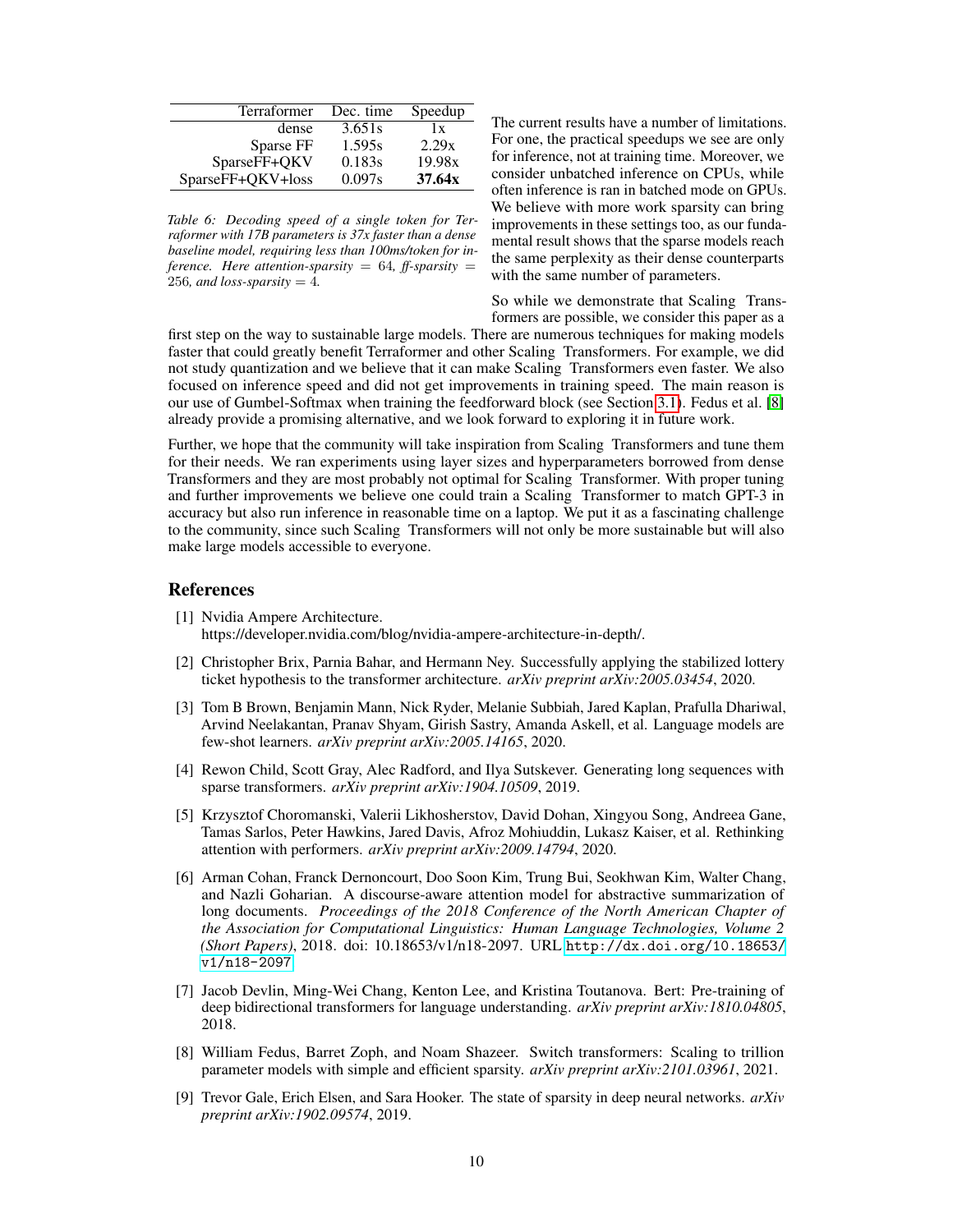- <span id="page-10-16"></span>[10] A. Gidiotis and G. Tsoumakas. A divide-and-conquer approach to the summarization of long documents. *IEEE/ACM Transactions on Audio, Speech, and Language Processing*, 28: 3029–3040, 2020. doi: 10.1109/TASLP.2020.3037401.
- <span id="page-10-1"></span>[11] Manish Gupta and Puneet Agrawal. Compression of deep learning models for text: A survey. *arXiv preprint arXiv:2008.05221*, 2020.
- <span id="page-10-8"></span>[12] Tianyu He, Xu Tan, Yingce Xia, Di He, Tao Qin, Zhibo Chen, and Tie-Yan Liu. Layer-wise coordination between encoder and decoder for neural machine translation. In S. Bengio, H. Wallach, H. Larochelle, K. Grauman, N. Cesa-Bianchi, and R. Garnett, editors, *Advances in Neural Information Processing Systems*, volume 31, 2018.
- <span id="page-10-4"></span>[13] Forrest N Iandola, Albert E Shaw, Ravi Krishna, and Kurt W Keutzer. Squeezebert: What can computer vision teach nlp about efficient neural networks? *arXiv preprint arXiv:2006.11316*, 2020.
- <span id="page-10-12"></span>[14] Eric Jang, Shixiang Gu, and Ben Poole. Categorical reparameterization with gumbel-softmax. *arXiv preprint arXiv:1611.01144*, 2016.
- <span id="page-10-7"></span>[15] Łukasz Kaiser and Samy Bengio. Discrete autoencoders for sequence models. *arXiv preprint arXiv:1801.09797*, 2018.
- <span id="page-10-15"></span>[16] Łukasz Kaiser and Ilya Sutskever. Neural gpus learn algorithms. *arXiv preprint arXiv:1511.08228*, 2015.
- <span id="page-10-0"></span>[17] Jared Kaplan, Sam McCandlish, Tom Henighan, Tom B Brown, Benjamin Chess, Rewon Child, Scott Gray, Alec Radford, Jeffrey Wu, and Dario Amodei. Scaling laws for neural language models. *arXiv preprint arXiv:2001.08361*, 2020.
- <span id="page-10-5"></span>[18] Young Jin Kim and Hany Hassan Awadalla. Fastformers: Highly efficient transformer models for natural language understanding. *arXiv preprint arXiv:2010.13382*, 2020.
- <span id="page-10-6"></span>[19] Nikita Kitaev, Łukasz Kaiser, and Anselm Levskaya. Reformer: The efficient transformer. *arXiv preprint arXiv:2001.04451*, 2020.
- <span id="page-10-14"></span>[20] Tao Lei, Yu Zhang, and Yoav Artzi. Training rnns as fast as cnns. *CoRR*, abs/1709.02755, 2017. URL <http://arxiv.org/abs/1709.02755>.
- <span id="page-10-9"></span>[21] Dmitry Lepikhin, HyoukJoong Lee, Yuanzhong Xu, Dehao Chen, Orhan Firat, Yanping Huang, Maxim Krikun, Noam Shazeer, and Zhifeng Chen. Gshard: Scaling giant models with conditional computation and automatic sharding. *arXiv preprint arXiv:2006.16668*, 2020.
- <span id="page-10-3"></span>[22] Bingbing Li, Zhenglun Kong, Tianyun Zhang, Ji Li, Zhengang Li, Hang Liu, and Caiwen Ding. Efficient transformer-based large scale language representations using hardware-friendly block structured pruning. *arXiv preprint arXiv:2009.08065*, 2020.
- <span id="page-10-13"></span>[23] Shiyang Li, Xiaoyong Jin, Yao Xuan, Xiyou Zhou, Wenhu Chen, Yu-Xiang Wang, and Xifeng Yan. Enhancing the locality and breaking the memory bottleneck of transformer on time series forecasting. *arXiv preprint arXiv:1907.00235*, 2019.
- <span id="page-10-2"></span>[24] Zhuohan Li, Eric Wallace, Sheng Shen, Kevin Lin, Kurt Keutzer, Dan Klein, and Joey Gonzalez. Train big, then compress: Rethinking model size for efficient training and inference of transformers. In *International Conference on Machine Learning*, pages 5958–5968. PMLR, 2020.
- <span id="page-10-11"></span>[25] Krzysztof Maziarz, Efi Kokiopoulou, Andrea Gesmundo, Luciano Sbaiz, Gabor Bartok, and Jesse Berent. Gumbel-matrix routing for flexible multi-task learning. *arXiv preprint arXiv:1910.04915*, 2019.
- <span id="page-10-10"></span>[26] Sharan Narang, Hyung Won Chung, Yi Tay, William Fedus, Thibault Fevry, Michael Matena, Karishma Malkan, Noah Fiedel, Noam Shazeer, Zhenzhong Lan, Yanqi Zhou, Wei Li, Nan Ding, Jake Marcus, Adam Roberts, and Colin Raffel. Do transformer modifications transfer across implementations and applications? *arXiv preprint arXiv:2102.11972*, 2021.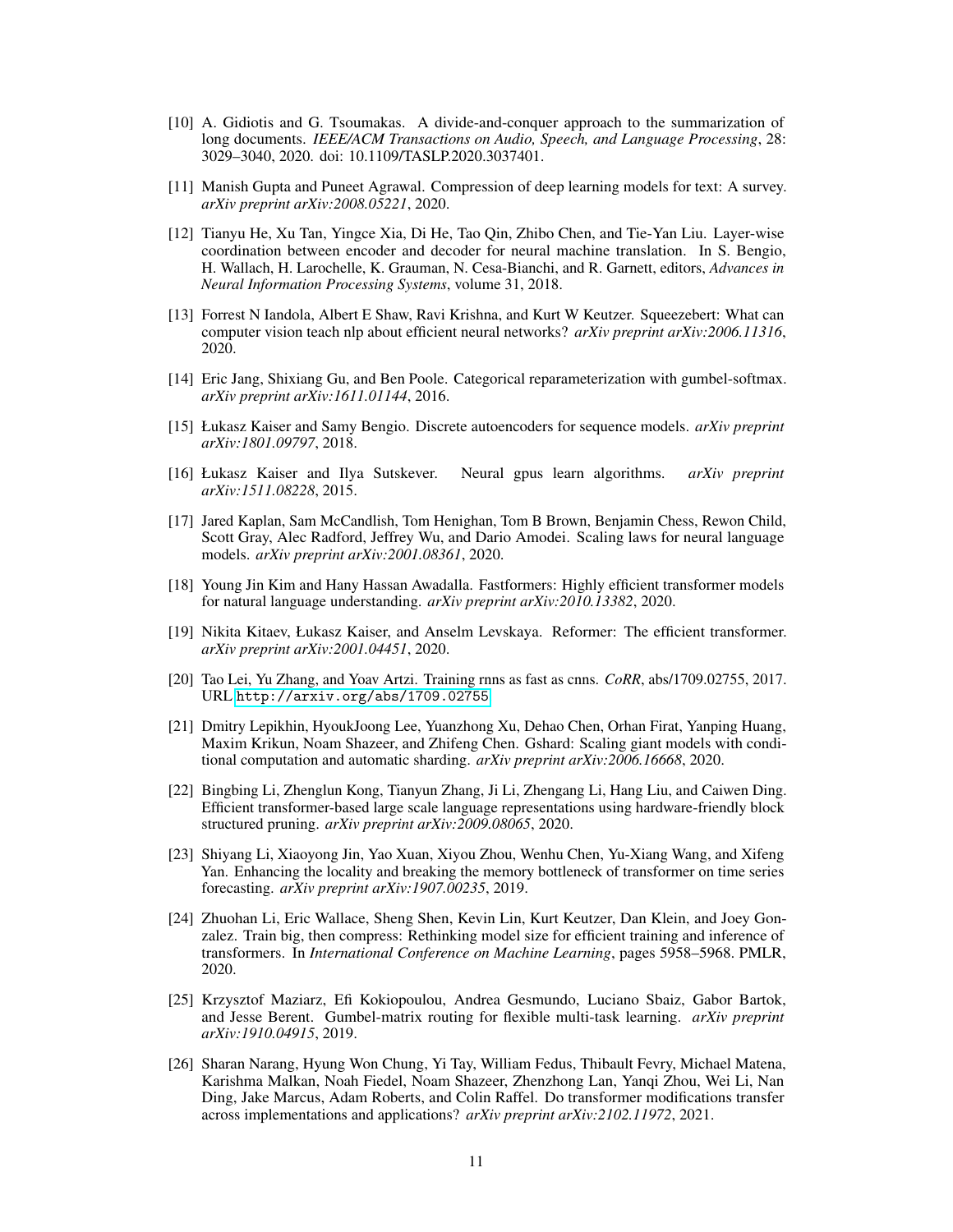- <span id="page-11-4"></span>[27] David Patterson, Joseph Gonzalez, Quoc Le, Chen Liang, Lluis-Miquel Munguia, Daniel Rothchild, David So, Maud Texier, and Jeff Dean. Carbon emissions and large neural network training. *arXiv preprint arXiv:2104.10350*, 2021.
- <span id="page-11-8"></span>[28] Gabriele Prato, Ella Charlaix, and Mehdi Rezagholizadeh. Fully quantized transformer for machine translation. *arXiv preprint arXiv:1910.10485*, 2019.
- <span id="page-11-2"></span>[29] Alec Radford, Jeffrey Wu, Rewon Child, David Luan, Dario Amodei, and Ilya Sutskever. Language models are unsupervised multitask learners. 2019.
- <span id="page-11-1"></span>[30] Colin Raffel, Noam Shazeer, Adam Roberts, Katherine Lee, Sharan Narang, Michael Matena, Yanqi Zhou, Wei Li, and Peter J Liu. Exploring the limits of transfer learning with a unified text-to-text transformer. *Journal of Machine Learning Research*, 21:1–67, 2020.
- <span id="page-11-12"></span>[31] Aurko Roy, Mohammad Saffar, Ashish Vaswani, and David Grangier. Efficient content-based sparse attention with routing transformers. *arXiv preprint arXiv:2003.05997*, 2020.
- <span id="page-11-10"></span>[32] Victor Sanh, Lysandre Debut, Julien Chaumond, and Thomas Wolf. Distilbert, a distilled version of bert: smaller, faster, cheaper and lighter. *arXiv preprint arXiv:1910.01108*, 2019.
- <span id="page-11-14"></span>[33] Noam Shazeer, Azalia Mirhoseini, Krzysztof Maziarz, Andy Davis, Quoc Le, Geoffrey Hinton, and Jeff Dean. Outrageously large neural networks: The sparsely-gated mixture-of-experts layer. *arXiv preprint arXiv:1701.06538*, 2017.
- <span id="page-11-15"></span>[34] Noam Shazeer, Youlong Cheng, Niki Parmar, Dustin Tran, Ashish Vaswani, Penporn Koanantakool, Peter Hawkins, HyoukJoong Lee, Mingsheng Hong, Cliff Young, et al. Mesh-tensorflow: Deep learning for supercomputers. In *Advances in Neural Information Processing Systems*, pages 10414–10423, 2018.
- <span id="page-11-6"></span>[35] Sheng Shen, Zhen Dong, Jiayu Ye, Linjian Ma, Zhewei Yao, Amir Gholami, Michael W Mahoney, and Kurt Keutzer. Q-bert: Hessian based ultra low precision quantization of bert. In *Proceedings of the AAAI Conference on Artificial Intelligence*, volume 34, pages 8815–8821, 2020.
- <span id="page-11-3"></span>[36] Emma Strubell, Ananya Ganesh, and Andrew McCallum. Energy and policy considerations for deep learning in nlp. *arXiv preprint arXiv:1906.02243*, 2019.
- <span id="page-11-13"></span>[37] Sainbayar Sukhbaatar, Edouard Grave, Piotr Bojanowski, and Armand Joulin. Adaptive attention span in transformers. *arXiv preprint arXiv:1905.07799*, 2019.
- <span id="page-11-7"></span>[38] Xiao Sun, Jungwook Choi, Chia-Yu Chen, Naigang Wang, Swagath Venkataramani, Vijayalakshmi Viji Srinivasan, Xiaodong Cui, Wei Zhang, and Kailash Gopalakrishnan. Hybrid 8-bit floating point (hfp8) training and inference for deep neural networks. *Advances in neural information processing systems*, 32:4900–4909, 2019.
- <span id="page-11-9"></span>[39] Zhiqing Sun, Hongkun Yu, Xiaodan Song, Renjie Liu, Yiming Yang, and Denny Zhou. Mobilebert: a compact task-agnostic bert for resource-limited devices. In *Proceedings of the 58th Annual Meeting of the Association for Computational Linguistics*, pages 2158–2170, 2020.
- <span id="page-11-11"></span>[40] Yi Tay, Dara Bahri, Liu Yang, Donald Metzler, and Da-Cheng Juan. Sparse sinkhorn attention, 2020.
- <span id="page-11-16"></span>[41] Yi Tay, Mostafa Dehghani, Dara Bahri, and Donald Metzler. Efficient transformers: A survey. *arXiv preprint arXiv:2009.06732*, 2020.
- <span id="page-11-0"></span>[42] Ashish Vaswani, Noam Shazeer, Niki Parmar, Jakob Uszkoreit, Llion Jones, Aidan N Gomez, Lukasz Kaiser, and Illia Polosukhin. Attention is all you need. *arXiv preprint arXiv:1706.03762*, 2017.
- <span id="page-11-5"></span>[43] Hanrui Wang, Zhanghao Wu, Zhijian Liu, Han Cai, Ligeng Zhu, Chuang Gan, and Song Han. Hat: Hardware-aware transformers for efficient natural language processing. *arXiv preprint arXiv:2005.14187*, 2020.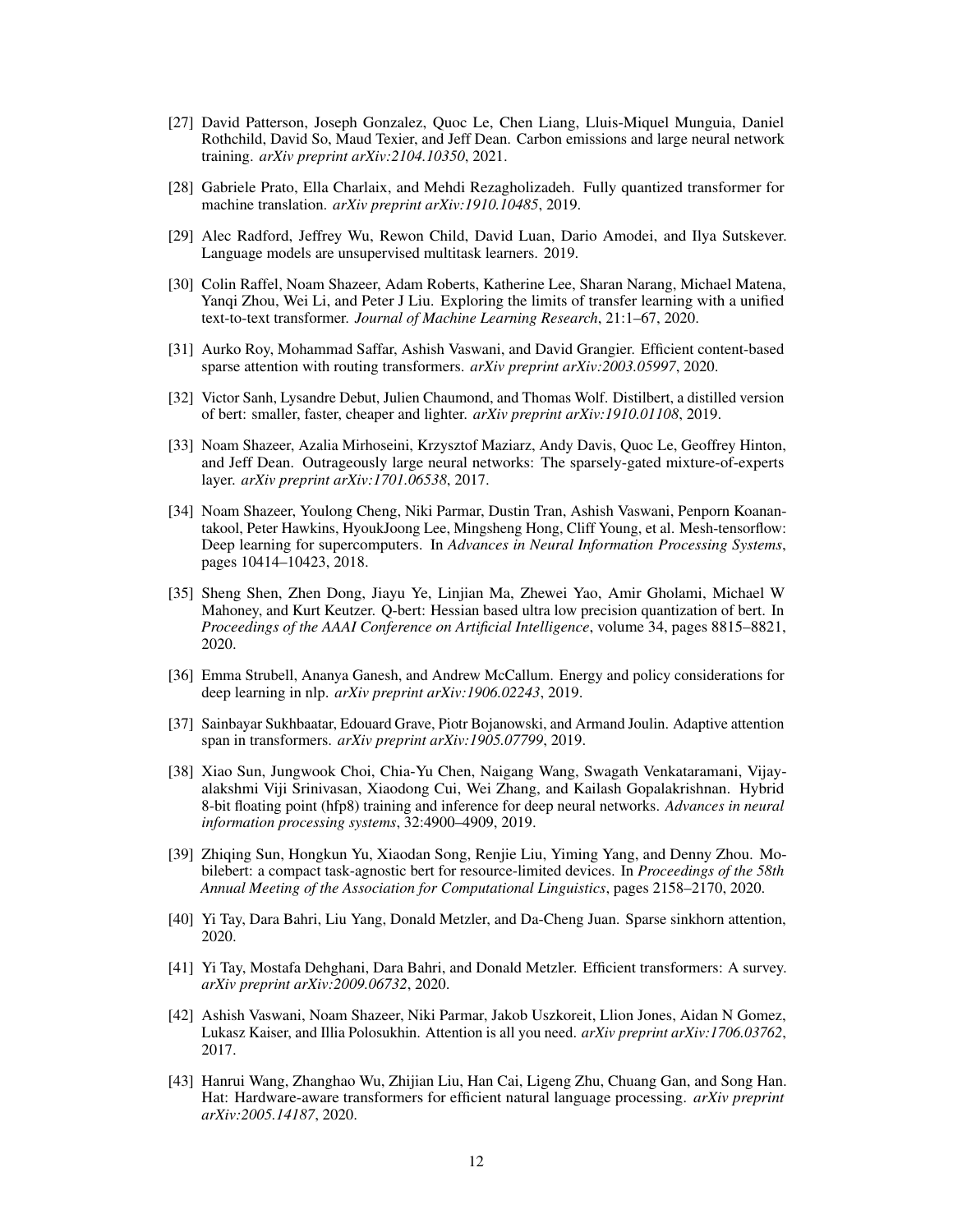- <span id="page-12-0"></span>[44] Linting Xue, Noah Constant, Adam Roberts, Mihir Kale, Rami Al-Rfou, Aditya Siddhant, Aditya Barua, and Colin Raffel. mt5: A massively multilingual pre-trained text-to-text transformer, 2020.
- <span id="page-12-3"></span>[45] Manzil Zaheer, Guru Guruganesh, Avinava Dubey, Joshua Ainslie, Chris Alberti, Santiago Ontanon, Philip Pham, Anirudh Ravula, Qifan Wang, Li Yang, et al. Big bird: Transformers for longer sequences. *arXiv preprint arXiv:2007.14062*, 2020.
- <span id="page-12-2"></span>[46] Jingqing Zhang, Yao Zhao, Mohammad Saleh, and Peter J. Liu. Pegasus: Pre-training with extracted gap-sentences for abstractive summarization, 2020.
- <span id="page-12-1"></span>[47] Aojun Zhou, Yukun Ma, Junnan Zhu, Jianbo Liu, Zhijie Zhang, Kun Yuan, Wenxiu Sun, and Hongsheng Li. Learning n:m fine-grained structured sparse neural networks from scratch. In *International Conference on Learning Representations*, 2021. URL [https://openreview.](https://openreview.net/forum?id=K9bw7vqp_s) [net/forum?id=K9bw7vqp\\_s](https://openreview.net/forum?id=K9bw7vqp_s).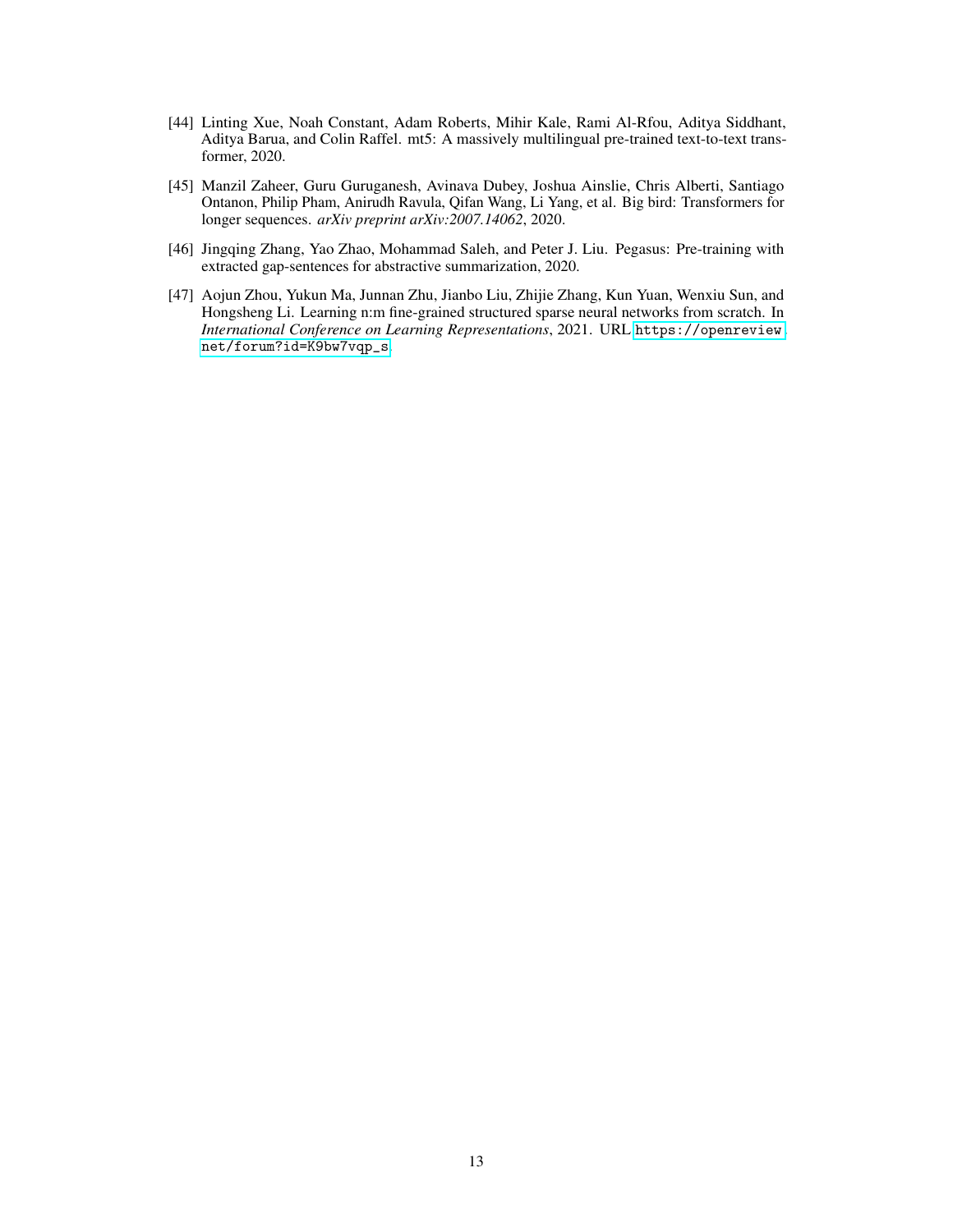# 6 Appendix

#### 6.1 Sparse QKV

Sparse QKV uses a multiplicative layer to represent any permutation before composing this with a convolutional layer. We present the proof that this multiplicative layer can represent any permutation below.

Theorem. *With Multiplicative layer defined as*

$$
y_{s,m} = \sum_{i} x_i D_{i,s} E_{i,m}
$$

*For any bijective function*  $f : \{1 \cdots d_{model}\} \Rightarrow \{1 \cdots S\} \times \{1 \cdots M\}$  *there exists a pair of weights of multiplicative layer D, E such that*  $x_i = y_{s,m}$  *for*  $\{s,m\} = f(i)$ *.* 

*Proof.* Let's take a function f, and define functions  $s, m : s(i), m(i) = f(i)$ . We construct weights  $D_{i,s'} = (1 \text{ if } s' = s(i) \text{ otherwise } 0)$  and  $E_{i,m'} = (1 \text{ if } m' = m(i) \text{ otherwise } 0)$ . With those constraints we can derive, from the definition of multiplicative layer:

$$
y_{s',m'} = \sum_{i} (x_i \text{ if } D_{i,s'} = 1 \land E_{i,m'} = 1 \text{ otherwise } 0)
$$

$$
y_{s',m'} = \sum_{i} (x_i \text{ if } s' = s(i) \land m' = m(i) \text{ otherwise } 0)
$$

$$
y_{s',m'} = \sum_{i} (x_i \text{ if } f(i) = s', m' \text{ otherwise } 0)
$$

Because function  $f$  is injective we can use its inversion.

$$
\mathbf{y}_{s',m'} = \sum_{i} (\mathbf{x}_i \text{ if } i = f^{-1}(s', m') \text{ otherwise } 0)
$$

$$
\mathbf{y}_{s',m'} = \mathbf{x}_{f^{-1}(s',m')}
$$

$$
\mathbf{y}_{f(i)} = \mathbf{x}_i
$$

<span id="page-13-0"></span>

*Figure 7: Log-perplexity of baselines and Scaling Transformers with just Sparse Loss, and varying number of modules.*

### 6.2 Sparse Loss

To make the loss layer sparse, we investigate the impact of replacing the dense layer with the multiplicative layer designed for Sparse QKV layer. Table [7](#page-14-0) and Figure [7](#page-13-0) shows that increasing the sparsity of the loss layer degrades the perplexity slightly while speeding up the decoding time.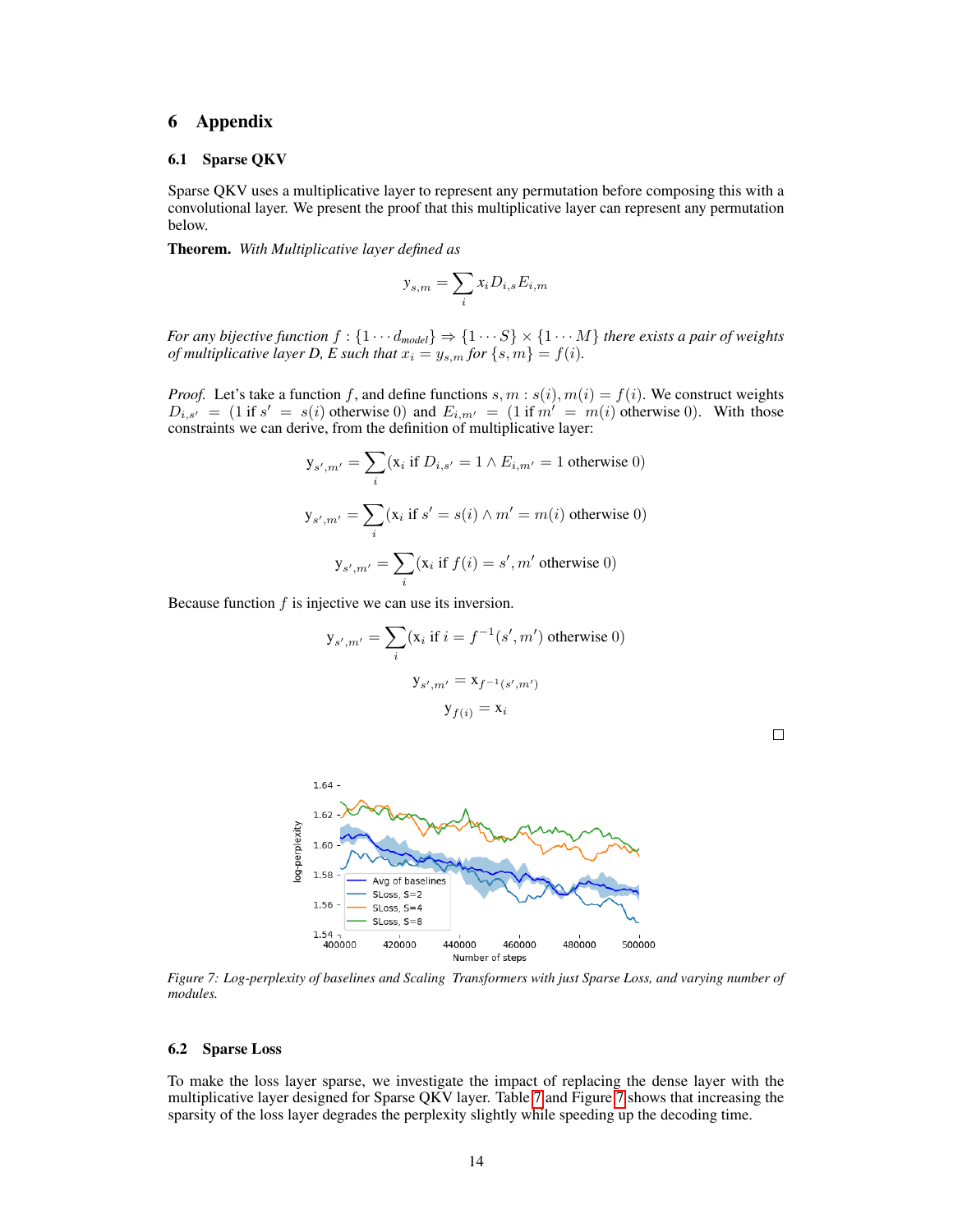| Sparse loss | Dec. time |
|-------------|-----------|
| baseline    | 0.160 s   |
| $S=2$       | 0.158 s   |
| $S = 4$     | 0.149 s   |
| $S = 8$     | 0.148 s   |

<span id="page-14-0"></span>*Table 7: Decoding times by varying the number of modules* S *in sparse loss layer.*

#### 6.3 Sparsity Results Data

The results presented in Figure [1](#page-1-0) are also accessible via a public Tensorboard link here [https:](https://tensorboard.dev/experiment/on35sXCoTRSoI48ZomOnsw) [//tensorboard.dev/experiment/on35sXCoTRSoI48ZomOnsw](https://tensorboard.dev/experiment/on35sXCoTRSoI48ZomOnsw)

#### 6.4 Architecture for Terraformer

Figure [8](#page-15-0) shows the whole architecture of Terraformer model discussed in Section [4.1.](#page-6-2)

#### 6.5 Pretrained Terraformer on C4 dataset

We pretrained Terraformer in the same way as all other baselines reported in this paper (see above), with one difference: we used 4x the batch size. (Thanks to reversibility, Terraformer can be trained with larger batches.) Table [8](#page-14-1) shows the perplexity and decoding speed of the Terraformer model in comparison to the baseline Transformer model and the sparse Transformer model from the previous section. All models have the same number of parameters (800M) and the same dimensions as mentioned before. We used loss sparsity 4 for Terraformer to get the fastest model, so in Table [8](#page-14-1) we compare it to a sparse Transformer with the same sparse loss.

<span id="page-14-1"></span>

|                  | steps | batch size | Log perpl. | Dec. time |
|------------------|-------|------------|------------|-----------|
| baseline Transf. | 500k  |            | 1.57       | 0.160s    |
| sparse Transf.   | 500k  |            | 1.61       | 0.061s    |
| Terraf.          | 12.5k | 16         | 1.66       | 0.086s    |
| Terraf.          | 150k  | 16         | 1.63       | 0.086s    |
| Terraf.          | 175k  | 16         | 1.59       | 0.086s    |

*Table 8: Terraformer (800M) trained with 4x larger batch size achieves log-perplexity similar to baseline dense Transformer and Scaling Transformers with sparse FF+QKV and sparse loss. Terraformer trained with larger* batch size does not match the perplexity of the baseline at  $\frac{1}{4}$ th number of steps, but catches up at around  $\frac{1}{3}$ rd—we baien size abes not match the perplexity of the basetime at <sub>4</sub>th hamber of steps, but calches up at arouna  $\frac{1}{3}$ ha—we<br>believe this may be due to the fact that we used training hyperparameters optimized for the baselin *of a single token is 1.92x faster than baseline.*

## 6.6 Finetuning Terraformer on summarization task

We present a few examples of the abstracts generated by the Terraformer model for scientific papers in the ArXiv dataset [\[6\]](#page-9-8). Table [9](#page-16-0) compares these abstracts to the corresponding examples from Tables I.25-27 in section I of [\[46\]](#page-12-2).

The abstracts are decoded using greedy algorithm with temperature  $T = 0.5$ .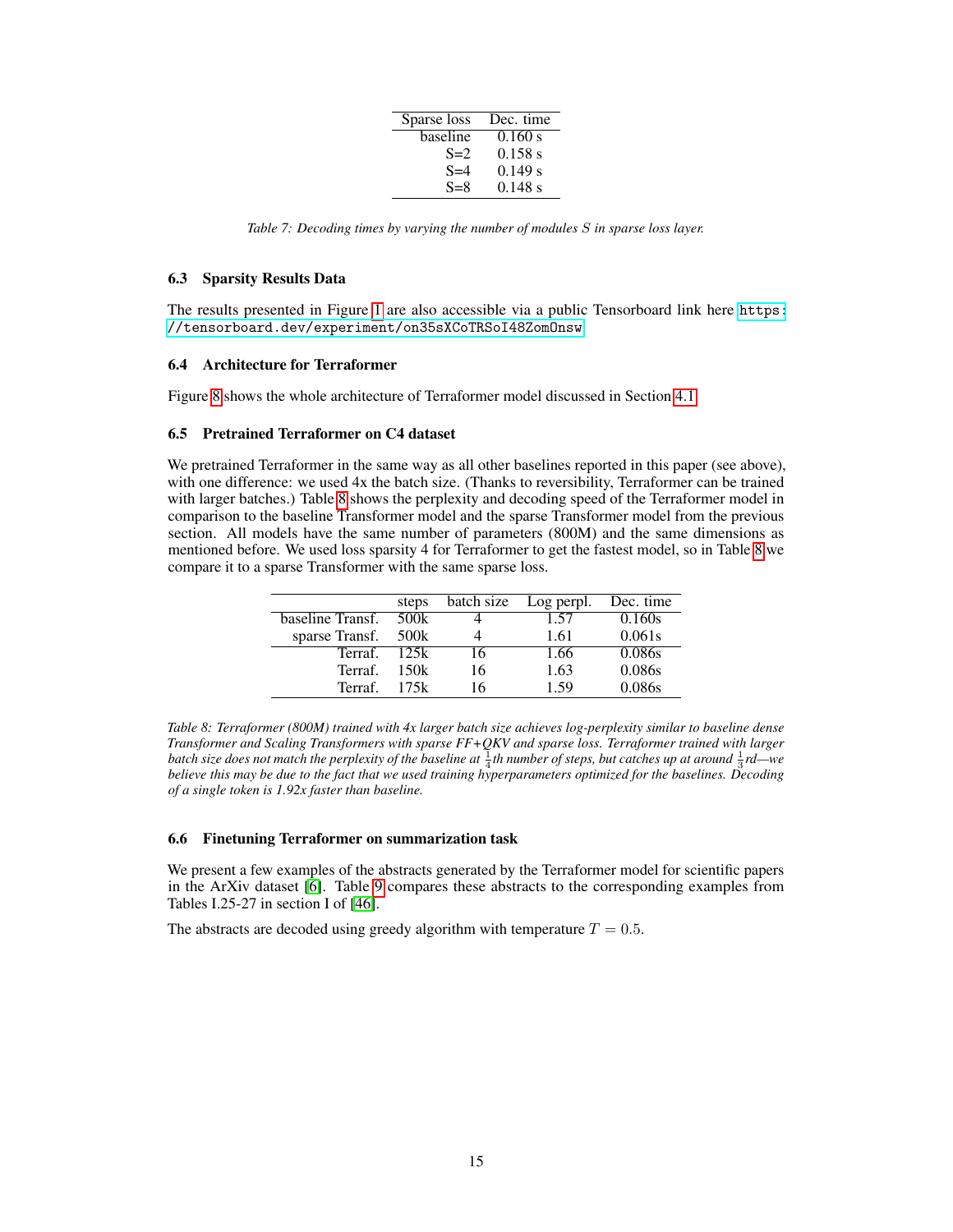<span id="page-15-0"></span>

*Figure 8: Terraformer Architecture uses two attention mechanisms before the feedforward block in each decoder block.*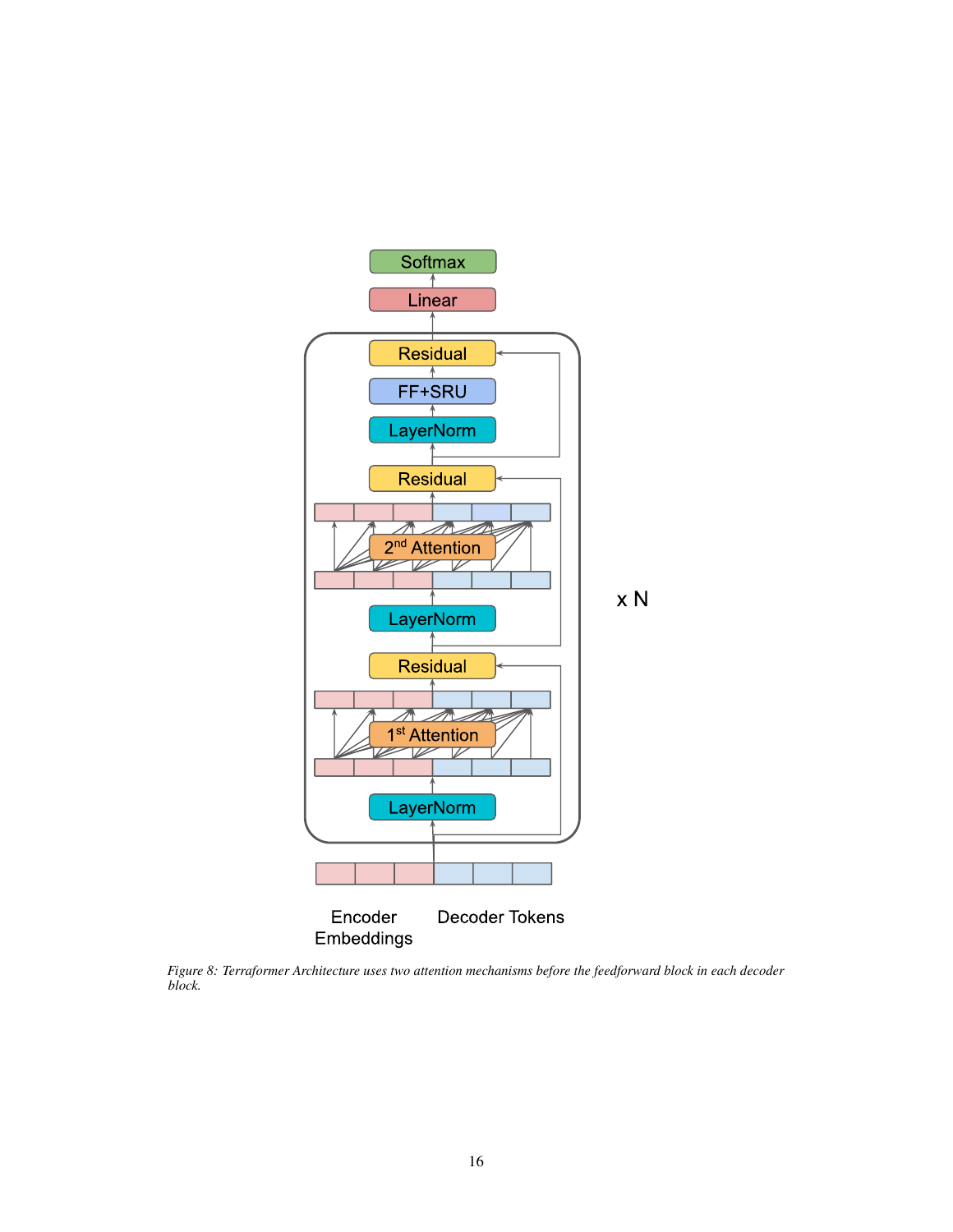<span id="page-16-0"></span>

|                      | ArXiv                                                                                                                                                                                                                                                                                                                                                                                                                                                                                                                                                                                                                                                                                                                                                                                                                                                                                                                                                                                                                                                                                                                                                                                                                                                                                                                                                                                                                                                                                                                                                                                                                                                                                                                                                                                                                                                                                         |
|----------------------|-----------------------------------------------------------------------------------------------------------------------------------------------------------------------------------------------------------------------------------------------------------------------------------------------------------------------------------------------------------------------------------------------------------------------------------------------------------------------------------------------------------------------------------------------------------------------------------------------------------------------------------------------------------------------------------------------------------------------------------------------------------------------------------------------------------------------------------------------------------------------------------------------------------------------------------------------------------------------------------------------------------------------------------------------------------------------------------------------------------------------------------------------------------------------------------------------------------------------------------------------------------------------------------------------------------------------------------------------------------------------------------------------------------------------------------------------------------------------------------------------------------------------------------------------------------------------------------------------------------------------------------------------------------------------------------------------------------------------------------------------------------------------------------------------------------------------------------------------------------------------------------------------|
| Document<br>(ID #34) | consider a set of objects which should be ranked on the basis of information about<br>their bilateral relationships . similar problems arise, among others, in social choice<br>theory xcite, sports xcite, psychology xcite, internet search xcite, and bibliometrics<br>xcite . we discuss a universal version of the problem involving arbitrary preference<br>intensities as well as incomplete and multiple comparisons . the main contribution of<br>this paper is the presentation of an impossibility theorem : consistency requiring that<br>if an object is ranked at least as high as another in two independent problems, then it<br>is ranked as high as the other in the unified problem, too and self - consistency a less<br>known but intuitive property, introduced in xcite, which prohibits to assign a lower<br>rank for an object with a better or equivalent performance than another can not be met<br>simultaneously by any ranking method on the set of all problems . domain restrictions<br>and weakening of the properties are also investigated in order to get some positive<br>results . since self - consistency is an axiom difficult to debate, we can not demand<br>consistency from a ranking method. at the first glance, it is a somewhat surprising and<br>controversial result making the aggregation of (incomplete) preferences impossible<br>one may argue that the whole concept of paired comparisons - based ranking is<br>flawed . however, loss of consistency may be regarded as a necessary sacrifice for<br>dimension reduction since the outcome should be an inherently transitive ranking even<br>from intransitive data. this interpretation is reinforced by the connection between<br>consistency and independence of irrelevant matches (which requires the relative<br>ranking of two objects to be independent of the outcome of |
| Golden               | assume a set of objects is given with information about their bilateral relationships<br>, allowing for incomplete and multiple comparisons as well as different preference<br>intensities . an axiomatic approach is applied for the problem of ranking the objects .<br>consistency requires the preservation of relative ranking if two sets of such preferences<br>are aggregated . self - consistency assigns the same rank for objects with the same<br>performance, furthermore, an object should be ranked strictly higher if it shows an<br>obviously better performance than another . it is revealed that these two properties<br>can not be satisfied simultaneously . the impossibility holds under various restrictions<br>on the domain . however, a positive result emerges if only the aggregation of ranking<br>problems with the same comparison structure is allowed, for example, we have two<br>round - robin tournaments.                                                                                                                                                                                                                                                                                                                                                                                                                                                                                                                                                                                                                                                                                                                                                                                                                                                                                                                                              |
| Terraformer          | we discuss a universal version of the problem involving arbitrary preference intensities<br>as well as incomplete and multiple comparisons . the main contribution of this paper<br>is the presentation of an impossibility theorem : consistency requiring that if an object<br>is ranked at least as high as another in two independent problems, then it is ranked<br>as high as the other in two independent problems, too and self - consistency a less<br>known but intuitive property, introduced in @xcite. first, independence of irrelevant<br>matches (posing a kind of independence concerning the relative ranking of two objects<br>) is implied by three independent axioms, neutrality (independence of relabelling<br>the objects), symmetry (implying a flat ranking if all comparisons are drawn),<br>and consistency (perhaps the most natural property of additivity). it turns out that<br>consistency and self - consistency are still enough to get this result . the size of the<br>problem does not solve the issue as it emerges with at least four objects . the size of<br>the problem does not solve the issue as it emerges with at least four objects . the size of<br>the problem is not a trivial extension of the aggregation of (incomplete) preferences.                                                                                                                                                                                                                                                                                                                                                                                                                                                                                                                                                                                                 |
| ROUGE-<br>1          | 41.87                                                                                                                                                                                                                                                                                                                                                                                                                                                                                                                                                                                                                                                                                                                                                                                                                                                                                                                                                                                                                                                                                                                                                                                                                                                                                                                                                                                                                                                                                                                                                                                                                                                                                                                                                                                                                                                                                         |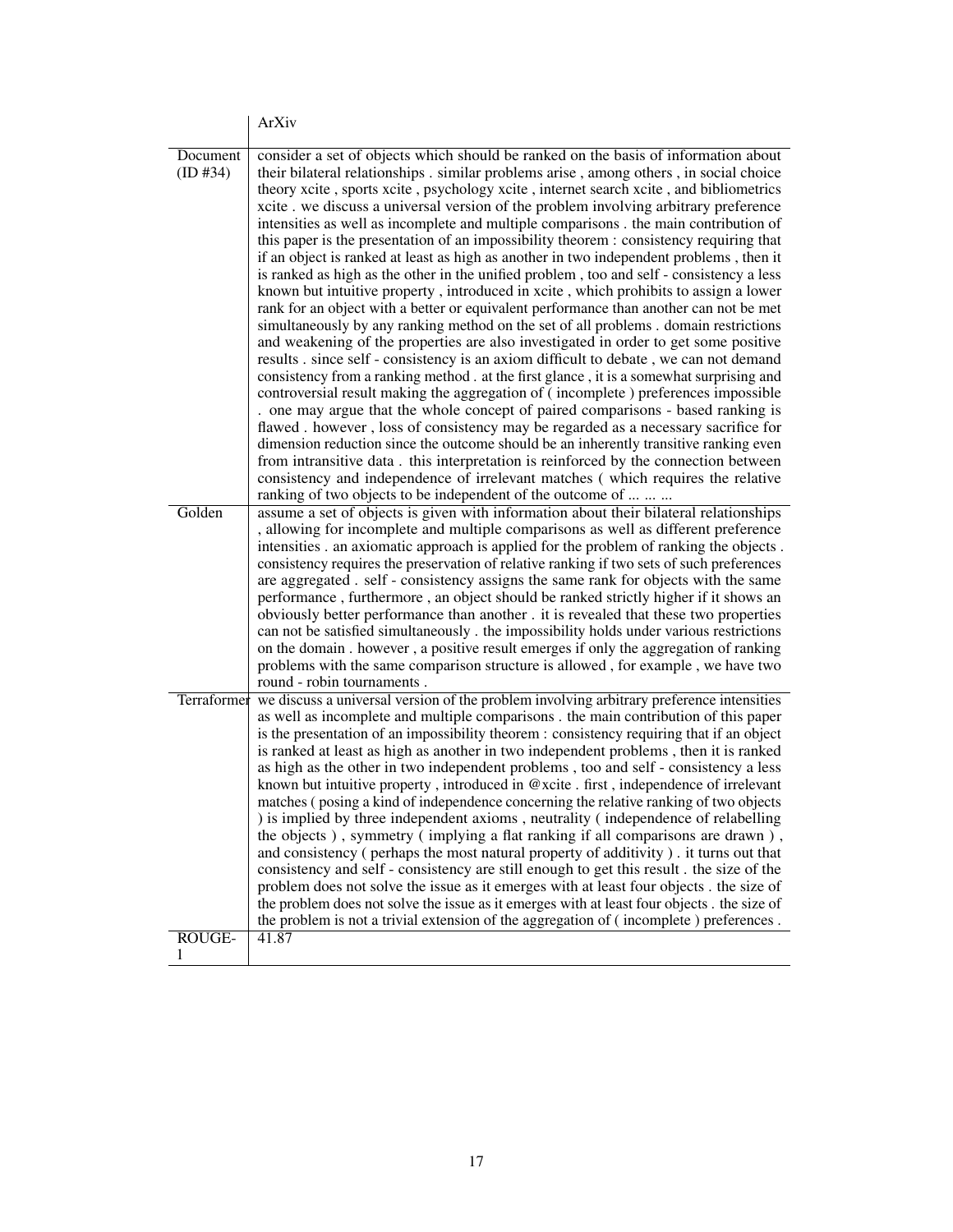| Document      | machine learning methods are used widely within high energy physics (hep). one             |
|---------------|--------------------------------------------------------------------------------------------|
| (ID #289)     | promising approach, used extensively outside of hep for applications such as hand-         |
|               | writing recognition, is that of support vector machines (svms), a supervised learning      |
|               | model used with associated learning algorithms for multivariate analysis (mva).            |
|               | developed originally in the 1960s, with the current standard version proposed in 1995      |
|               | xcite, svms aim to classify data points using a maximal margin hyperplane mapped           |
|               | from a linear classification problem to a possibly infinite dimensional hyperspace.        |
|               | however this means svms, like other mva classifiers, have a number of free parameters      |
|               | which need to be tuned on a case by case basis . this motivates a number methods for       |
|               | ensuring the classifier is sufficiently generalised such that when used on an unseen       |
|               | dataset the performance can be accurately predicted . in this paper a brief overview       |
|               | of svms is given in section [sec : svm ], with an example using svms shown in              |
|               | section [sec : checker]. generalisation is discussed in section [sec : gen ] with          |
|               | an illustrative example of how this can improve performance given in section [sec          |
|               | : check2]. consider the problem of linear classification with the sym where the            |
|               | training set, xmath0, is linearly separable. we define a separating hyperplane given       |
|               | by xmath1, where xmath2, the weight vector, is perpendicular to the hyperplane,            |
|               | and xmath3, the bias, determines the distance of the hyperplane from the origin (fig.      |
|               | ). a decision function defined by xmath4 is used to positively and negatively classify     |
|               | xmath5, the points in the training set. without further constraint the                     |
| Golden        | we review the concept of support vector machines (syms) and discuss examples of            |
|               | their use . one of the benefits of svm algorithms, compared with neural networks and       |
|               | decision trees is that they can be less susceptible to over fitting than those other algo- |
|               | rithms are to over training. this issue is related to the generalisation of a multivariate |
|               | algorithm (mva); a problem that has often been overlooked in particle physics . we         |
|               | discuss cross validation and how this can be used to improve the generalisation of a       |
|               | mva in the context of high energy physics analyses . the examples presented use the        |
|               | toolkit for multivariate analysis (tmva) based on root and describe our improvements       |
|               | to the svm functionality and new tools introduced for cross validation within this         |
|               | framework.                                                                                 |
| Terraformer   | support vector machines (svms) are used widely within high energy physics (hep)            |
|               | for applications such as handwriting recognition. the svm algorithm is a supervised        |
|               | learning model used with associated learning algorithms for multivariate analysis (        |
|               | mva). the hard margin svm is an important svm algorithm, and the hard margin svm           |
|               | is an important svm algorithm . in this paper a brief overview of svms is presented,       |
|               | with an example showing similar performance to that of a bdt. however it is not clear      |
|               | without further checks as to whether the mvas are sufficiently generalised. hence a        |
|               | multistage cross - validation procedure has been outlined, which for the same example      |
|               | shows better performance as well as better agreement between the training and testing      |
|               | samples in the output distributions.                                                       |
| <b>ROUGE-</b> | 43.54                                                                                      |
| 1             |                                                                                            |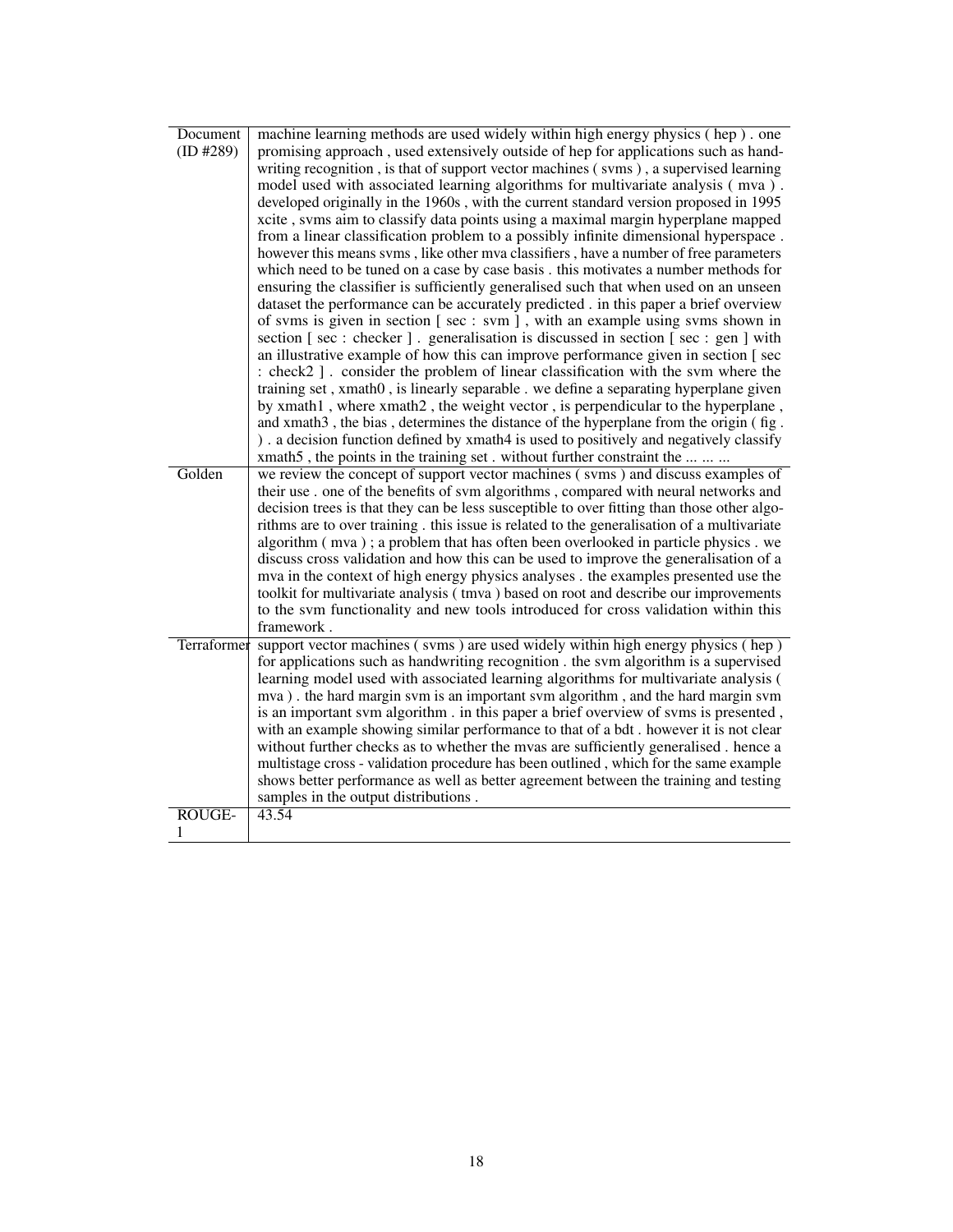| Document    | the pure quantum states are traditionally associated with the wave function xcite or       |
|-------------|--------------------------------------------------------------------------------------------|
| (ID #294)   | a vector in the hilbert space xcite . the mixed quantum states are described by the        |
|             | density matrix xcite or the density operator xcite. there exist several representations    |
|             | of quantum states in terms of the quasidistribution functions like the wigner function     |
|             | xcite and the husimi kano function xcite . the diagonal representation of quantum states   |
|             | was suggested in xcite (see also xcite). it was studied and applied in xcite. in this      |
|             |                                                                                            |
|             | representation, a quantum state is represented in terms of weighted sum of coherent        |
|             | - state xmath0 projectors. the properties of all the quantum - state representations       |
|             | considered are associated with the properties of the density operator which is hermitian   |
|             | , trace - class nonnegative operator . this means, in particular, that all the eigenvalues |
|             | of the density operators must be nonnegative . in the quantum domain, the multipartite     |
|             | systems have a specific property connected with strong correlations of the quantum         |
|             | subsystems. this property provides the entanglement phenomenon xcite. in the               |
|             | diagonal representation of the density states, the weight function xmath1 is an analog     |
|             | of the probability - distribution function in the phase space . for some class of states   |
|             | , this function is identical to the probability - distribution function like in classical  |
|             | statistical mechanics . in xcite, the tomographic - probability representation of          |
|             | quantum states, where the quantum state is associated with the so-called symplectic        |
|             | tomogram, was introduced. the tomogram is a fair probability distribution containing       |
|             | the same information on quantum state that the density operator does (or such its          |
|             | characteristics as the wigner or husimi kano functions). the aim of this work              |
| Golden      | the quasidistributions corresponding to the diagonal representation of quantum states      |
|             | are discussed within the framework of operator - symbol construction. the tomo-            |
|             | graphic - probability distribution describing the quantum state in the probability         |
|             | representation of quantum mechanics is reviewed. the connection of the diagonal and        |
|             | probability representations is discussed. the superposition rule is considered in terms    |
|             | of the density - operator symbols . the separability and entanglement properties of        |
|             | multipartite quantum systems are formulated as the properties of the density - operator    |
|             | symbols of the system states.                                                              |
| Terraformer | the diagonal and probability representations of quantum states are reviewed. the           |
|             | superposition rule is formulated in both the diagonal and probability representations      |
|             | . the problem of separability and entanglement is formulated in both the diagonal          |
|             | and probability representations. the problem of separability and entanglement is           |
|             | formulated in both the diagonal and probability representations . the problem of           |
|             | separability and entanglement is formulated in both the diagonal and probability           |
|             | representations . the separability and entanglement properties of composed system in       |
|             | the tomographic and diagonal representations are analyzed.                                 |
| ROUGE-      | 27.16                                                                                      |
| 2           |                                                                                            |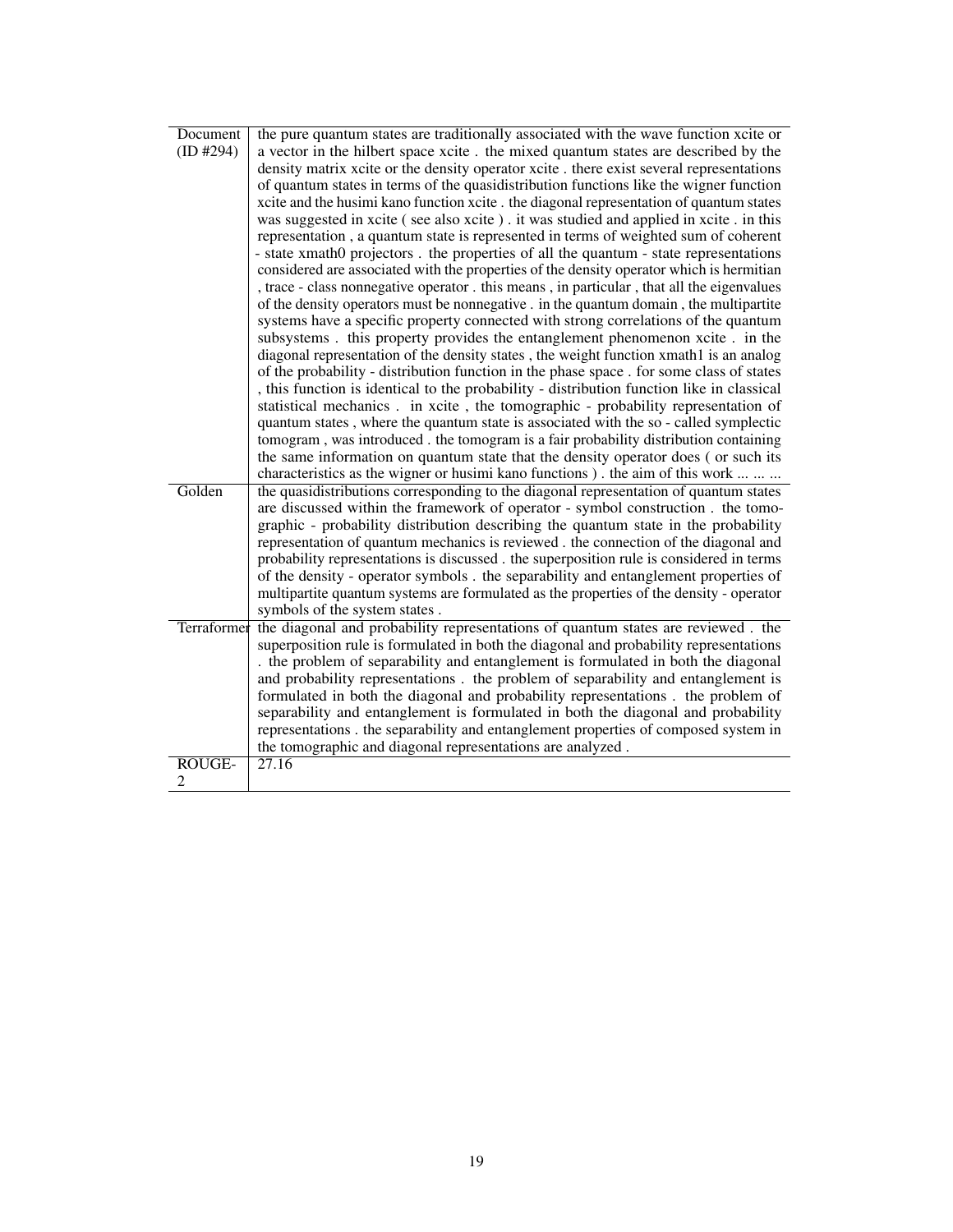| Document      | deep neural networks (dnns) have been receiving ubiquitous success in wide appli-          |
|---------------|--------------------------------------------------------------------------------------------|
| (ID #32)      | cations, ranging from computer vision xcite, to speech recognition xcite, natural          |
|               | language processing xcite, and domain adaptation xcite . as the sizes of data mount up     |
|               | , people usually have to increase the number of parameters in dnns so as to absorb the     |
|               | vast volume of supervision. high performance computing techniques are investigated         |
|               | to speed up dnn training, concerning optimization algorithms, parallel synchroni-          |
|               | sations on clusters w / o gpus, and stochastic binarization / ternarization, etc xcite     |
|               | . on the other hand the memory and energy consumption is usually, if not always            |
|               | , constrained in industrial applications xcite . for instance , for commercial search      |
|               | engines (e.g., google and baidu) and recommendation systems (e.g., netflix and             |
|               | youtube), the ratio between the increased model size and the improved performance          |
|               | should be considered given limited online resources. compressing the model size            |
|               | becomes more important for applications on mobile and embedded devices xcite.              |
|               | having dnns running on mobile apps owns many great features such as better privacy,        |
|               | less network bandwidth and real time processing . however, the energy consumption          |
|               | of battery - constrained mobile devices is usually dominated by memory access, which       |
|               | would be greatly saved if a dnn model can fit in on - chip storage rather than dram        |
|               | storage (c.f. xcite for details). a recent trend of studies are thus motivated to focus on |
|               | compressing the size of dnns while mostly keeping their predictive performance xcite.      |
|               | with different intuitions, there are mainly two types of dnn compression methods,          |
|               | which could be used in conjunction for better parameter savings . the                      |
| Golden        | as the complexity of deep neural networks (dnns) trend to grow to absorb the               |
|               | increasing sizes of data, memory and energy consumption has been receiving more            |
|               | and more attentions for industrial applications, especially on mobile devices. this        |
|               | paper presents a novel structure based on functional hashing to compress dnns,             |
|               | namely funhashnn. for each entry in a deep net, funhashnn uses multiple low -              |
|               | cost hash functions to fetch values in the compression space, and then employs a           |
|               | small reconstruction network to recover that entry . the reconstruction network is         |
|               | plugged into the whole network and trained jointly . funhashnn includes the recently       |
|               | proposed hashednets xcite as a degenerated case, and benefits from larger value            |
|               | capacity and less reconstruction loss . we further discuss extensions with dual space      |
|               | hashing and multi - hops . on several benchmark datasets, funhashnn demonstrates           |
|               | high compression ratios with little loss on prediction accuracy.                           |
| Terraformer   | this paper presents a novel approach to relieve the hash collision effect through a        |
|               | sparse feature space . specifically, we use multiple hash functions to map per virtual     |
|               | entry into multiple values in compression space . then an additional network plays in      |
|               | a _ mapping function _ role from these hashednets to the virtual entry before hashing,     |
|               | which can be also regarded as 2047 reconstructing " the virtual entry from its multiple    |
|               | hashed values . plugged into and jointly trained within the original network, the          |
|               | reconstruction network is of a comparably ignorable size, i.e., at low memory cost.        |
|               | this functional hashing structure includes hashednets as a degenerated special case,       |
|               | and facilitates less value collisions and better value reconstruction . experiments on     |
|               | several datasets demonstrate promisingly larger reduction of model sizes and/or less       |
|               | loss on prediction accuracy, compared with hashednets.                                     |
| <b>ROUGE-</b> | 16.11                                                                                      |
| 2             |                                                                                            |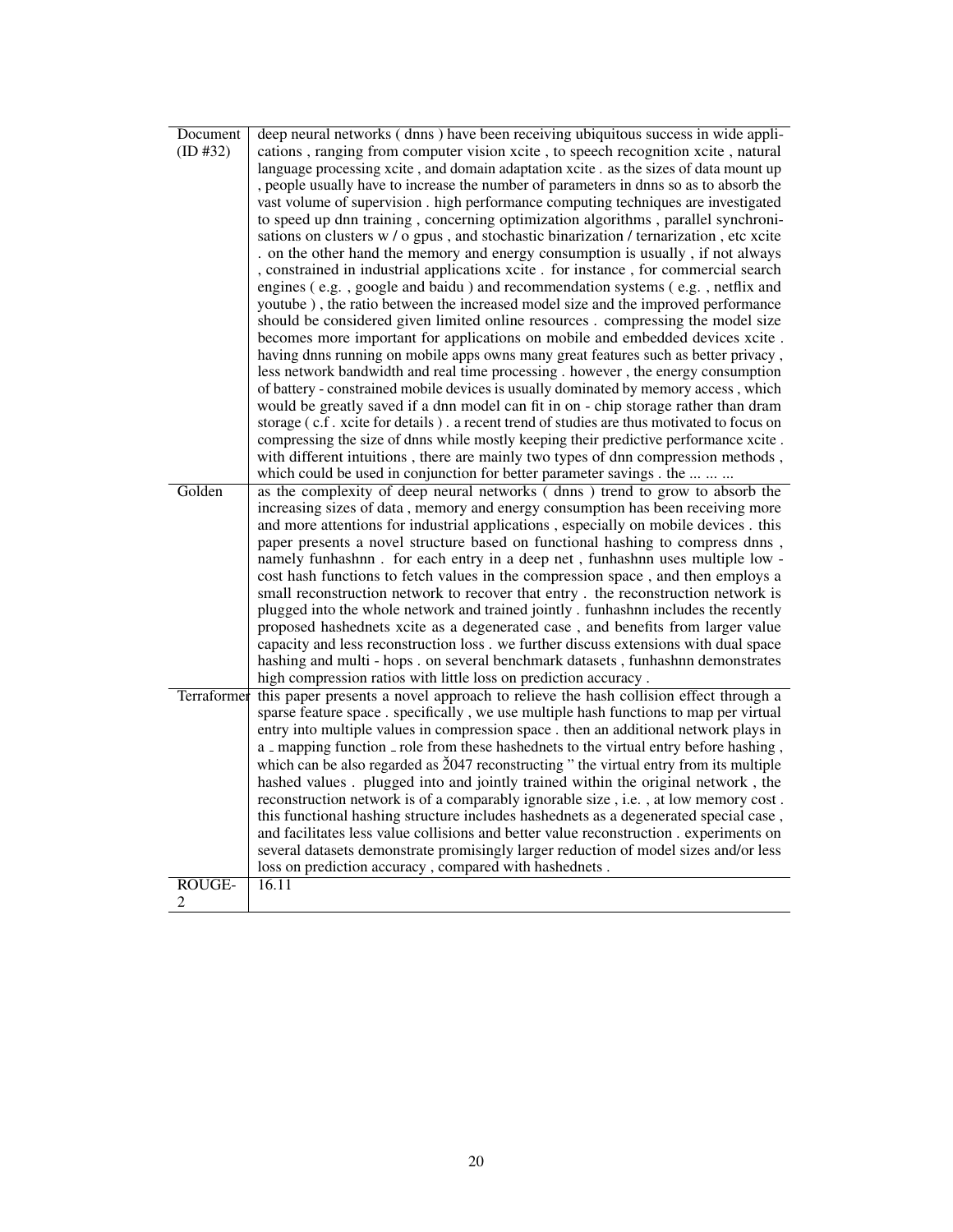| Document<br>(ID #248) | stripped supernovae (sne) and long - duration gamma - ray bursts (long grbs) are<br>nature s most powerful explosions from massive stars . they energize and enrich the<br>interstellar medium, and, like beacons, they are visible over large cosmological<br>distances . however, the mass and metallicity range of their progenitors is not known,<br>nor the detailed physics of the explosion (see reviews by xcite and xcite). stripped<br>- envelope sne (i.e, sne of types iib, ib, and ic, e.g., xcite) are core - collapse<br>events whose massive progenitors have been stripped of progressively larger amounts<br>of their outermost h and he envelopes (fig. [fig1]). in particular, broad - lined sne<br>ic (sne ic - bl) are sne ic whose line widths approach 20,000xmath030,000 xmath1<br>around maximum light (see below) and whose optical spectra show no trace of h and<br>he. for the last 15 years, the exciting connection between long grbs and sne ic - bl<br>, the only type of sne observed accompanying long grbs (for reviews, see xcite),<br>and the existence of many more sne ic - bl without grbs raises the question of what<br>distinguishes sn - grb progenitors from those of ordinary sne ic - bl without grbs.<br>viewing angle effects are probably not the reason why those sne ic - bl did not show<br>an accompanied grbs xcite and based the same radio upper - limits, only xmath2 1%<br>of sne ib / c appear to be accompanied by grbs xcite . one promising line of attack is<br>to investigate what sets apart sne ib |
|-----------------------|-------------------------------------------------------------------------------------------------------------------------------------------------------------------------------------------------------------------------------------------------------------------------------------------------------------------------------------------------------------------------------------------------------------------------------------------------------------------------------------------------------------------------------------------------------------------------------------------------------------------------------------------------------------------------------------------------------------------------------------------------------------------------------------------------------------------------------------------------------------------------------------------------------------------------------------------------------------------------------------------------------------------------------------------------------------------------------------------------------------------------------------------------------------------------------------------------------------------------------------------------------------------------------------------------------------------------------------------------------------------------------------------------------------------------------------------------------------------------------------------------------------------------------------------------------------------------|
| Golden                | while the connection between long gamma - ray bursts (grbs) and type ib / c<br>supernovae (sne ib / c) from stripped stars has been well - established, one key                                                                                                                                                                                                                                                                                                                                                                                                                                                                                                                                                                                                                                                                                                                                                                                                                                                                                                                                                                                                                                                                                                                                                                                                                                                                                                                                                                                                         |
|                       | outstanding question is what conditions and factors lead to each kind of explosion                                                                                                                                                                                                                                                                                                                                                                                                                                                                                                                                                                                                                                                                                                                                                                                                                                                                                                                                                                                                                                                                                                                                                                                                                                                                                                                                                                                                                                                                                      |
|                       | in massive stripped stars. one promising line of attack is to investigate what sets                                                                                                                                                                                                                                                                                                                                                                                                                                                                                                                                                                                                                                                                                                                                                                                                                                                                                                                                                                                                                                                                                                                                                                                                                                                                                                                                                                                                                                                                                     |
|                       | apart sne ib / c * with * grbs from those * without * grbs . here, i briefly present two                                                                                                                                                                                                                                                                                                                                                                                                                                                                                                                                                                                                                                                                                                                                                                                                                                                                                                                                                                                                                                                                                                                                                                                                                                                                                                                                                                                                                                                                                |
|                       | observational studies that probe the sn properties and the environmental metallicities                                                                                                                                                                                                                                                                                                                                                                                                                                                                                                                                                                                                                                                                                                                                                                                                                                                                                                                                                                                                                                                                                                                                                                                                                                                                                                                                                                                                                                                                                  |
|                       | of sne ib $/c$ (specifically broad - lined sne ic) with and without grbs $\therefore$ i present an                                                                                                                                                                                                                                                                                                                                                                                                                                                                                                                                                                                                                                                                                                                                                                                                                                                                                                                                                                                                                                                                                                                                                                                                                                                                                                                                                                                                                                                                      |
|                       | analysis of expansion velocities based on published spectra and on the homogeneous                                                                                                                                                                                                                                                                                                                                                                                                                                                                                                                                                                                                                                                                                                                                                                                                                                                                                                                                                                                                                                                                                                                                                                                                                                                                                                                                                                                                                                                                                      |
|                       | spectroscopic cfa data set of over 70 sne of types iib, ib, ic and ic - bl, which triples<br>the world supply of well - observed stripped sne. moreover, i demonstrate that a                                                                                                                                                                                                                                                                                                                                                                                                                                                                                                                                                                                                                                                                                                                                                                                                                                                                                                                                                                                                                                                                                                                                                                                                                                                                                                                                                                                           |
|                       | meta - analysis of the three published sn ib / c metallicity data sets, when including                                                                                                                                                                                                                                                                                                                                                                                                                                                                                                                                                                                                                                                                                                                                                                                                                                                                                                                                                                                                                                                                                                                                                                                                                                                                                                                                                                                                                                                                                  |
|                       | only values at the sn positions to probe natal oxygen abundances, indicates at very                                                                                                                                                                                                                                                                                                                                                                                                                                                                                                                                                                                                                                                                                                                                                                                                                                                                                                                                                                                                                                                                                                                                                                                                                                                                                                                                                                                                                                                                                     |
|                       | high significance that indeed sne ic erupt                                                                                                                                                                                                                                                                                                                                                                                                                                                                                                                                                                                                                                                                                                                                                                                                                                                                                                                                                                                                                                                                                                                                                                                                                                                                                                                                                                                                                                                                                                                              |
|                       | Terraformer the discovery of stripped supernovae (sne) and long - duration gamma - ray bursts (                                                                                                                                                                                                                                                                                                                                                                                                                                                                                                                                                                                                                                                                                                                                                                                                                                                                                                                                                                                                                                                                                                                                                                                                                                                                                                                                                                                                                                                                         |
|                       | grbs), and the discovery of long - duration gamma - ray bursts (grbs), has raised                                                                                                                                                                                                                                                                                                                                                                                                                                                                                                                                                                                                                                                                                                                                                                                                                                                                                                                                                                                                                                                                                                                                                                                                                                                                                                                                                                                                                                                                                       |
|                       | the question of what distinguishes sne ic - bl from those of ordinary sne ic - bl without                                                                                                                                                                                                                                                                                                                                                                                                                                                                                                                                                                                                                                                                                                                                                                                                                                                                                                                                                                                                                                                                                                                                                                                                                                                                                                                                                                                                                                                                               |
|                       | grbs. here i present a meta - analysis of published metallicities at the explosion site                                                                                                                                                                                                                                                                                                                                                                                                                                                                                                                                                                                                                                                                                                                                                                                                                                                                                                                                                                                                                                                                                                                                                                                                                                                                                                                                                                                                                                                                                 |
|                       | of stripped supernovae with and without grbs, and a meta - analysis of published                                                                                                                                                                                                                                                                                                                                                                                                                                                                                                                                                                                                                                                                                                                                                                                                                                                                                                                                                                                                                                                                                                                                                                                                                                                                                                                                                                                                                                                                                        |
|                       | metallicities at the explosion site of sne ib / c with and without grbs . the results of our                                                                                                                                                                                                                                                                                                                                                                                                                                                                                                                                                                                                                                                                                                                                                                                                                                                                                                                                                                                                                                                                                                                                                                                                                                                                                                                                                                                                                                                                            |
|                       | analysis are compared with those of sne ic - bl without grbs, and with those of sne                                                                                                                                                                                                                                                                                                                                                                                                                                                                                                                                                                                                                                                                                                                                                                                                                                                                                                                                                                                                                                                                                                                                                                                                                                                                                                                                                                                                                                                                                     |
|                       | ic - bl without grbs. the results of our study are compared with those of sne ic - bl                                                                                                                                                                                                                                                                                                                                                                                                                                                                                                                                                                                                                                                                                                                                                                                                                                                                                                                                                                                                                                                                                                                                                                                                                                                                                                                                                                                                                                                                                   |
|                       | without grbs, and with sne ic - bl with grbs.                                                                                                                                                                                                                                                                                                                                                                                                                                                                                                                                                                                                                                                                                                                                                                                                                                                                                                                                                                                                                                                                                                                                                                                                                                                                                                                                                                                                                                                                                                                           |
| <b>ROUGE-</b>         | 28.83                                                                                                                                                                                                                                                                                                                                                                                                                                                                                                                                                                                                                                                                                                                                                                                                                                                                                                                                                                                                                                                                                                                                                                                                                                                                                                                                                                                                                                                                                                                                                                   |
| LSent                 |                                                                                                                                                                                                                                                                                                                                                                                                                                                                                                                                                                                                                                                                                                                                                                                                                                                                                                                                                                                                                                                                                                                                                                                                                                                                                                                                                                                                                                                                                                                                                                         |